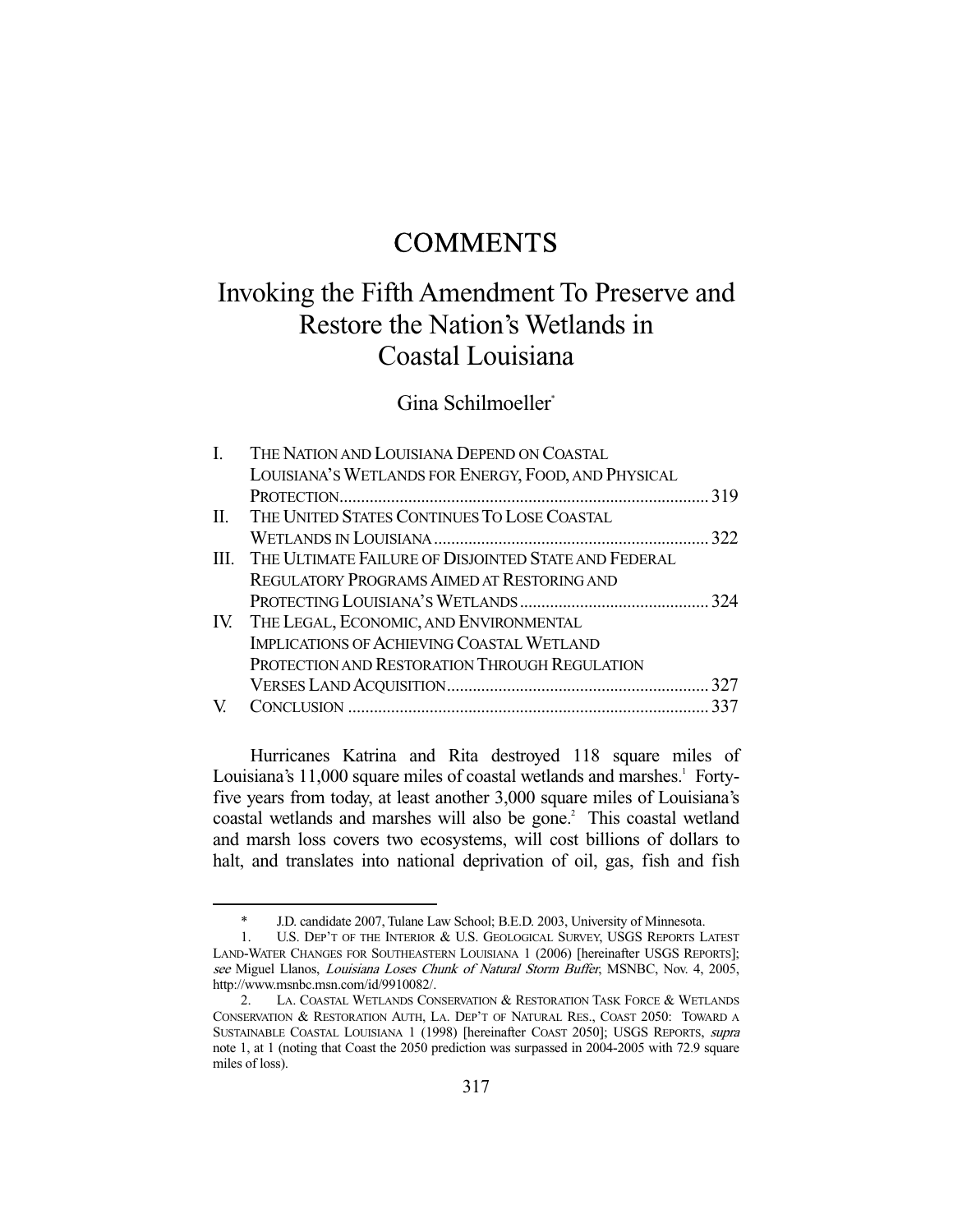resources, recreation, and natural buffers against hurricanes, storm surges, and torrential rain.

 Though coastal wetland restoration and protection advocates have warned the nation of the necessity of protecting Louisiana's wetlands over the past thirty years, Hurricanes Katrina and Rita finally gave the nation's citizens an impetus to listen to the advocates' voices. But before immediately acting upon the calls of voices, today's policymakers must now reflect on the lessons learned over the past thirty years of state and federal piecemeal legislative enactments amidst continued wetland losses. Rather than enacting more piecemeal legislation, only to be replaced with further legislation, the nation must now develop one comprehensive plan to restore and then protect the wetlands located along Louisiana's coast. At the outset, however, the nation must decide whether the comprehensive plan will seek to accomplish wetland restoration and protection through intense regulation or whether the plan will embrace the outright acquisition of the seventy-five percent of Louisiana's coast now under private ownership.<sup>3</sup>

 Under the comprehensive plan ultimately enacted, the government may elect to restore and protect through temporary takings and strict regulations with the potential of inverse condemnation claims, or the government can acquire affected property at the commencement of the chosen comprehensive plan.<sup>4</sup> This decision depends upon the legal, economic, and environmental issues implicated in enacting a long-term project aimed at restoring two ecosystems, protecting over ten percent of the nation's petroleum reserves, and costing many billions of dollars.

 This Comment considers the nation's dependency on resources from Louisiana's coastal wetlands and then focuses on whether regulation or acquisition of the coastal wetland property will best serve the nation in reaching the necessary goal of not only restoring but also protecting Louisiana's wetlands in perpetuity. First, the Comment discusses coastal Louisiana's natural environment and resources. With this context in mind, the Comment then focuses on the nation's dependency upon the wetland resources and the present wetland loss crises in Louisiana. Part III highlights the stream of regulations that

 <sup>3.</sup> R.H. CAFFEY, K. SAVOIE & M. SHIRLEY, STEWARDSHIP INCENTIVES FOR LOUISIANA'S COASTAL LANDOWNERS 2, 3-4 (2003), available at http://www.agctr.lsu.edu/NR/rdonlyres/ 88887817-1734-441D-BF66-A79AADED6A31/1746/Land.pdf (noting that "income initially generated from oil and gas royalties has led to multiple heirs, resulting in highly fractionated ownership structure in many areas").

<sup>4.</sup> La. Dep't of Econ. Dev., Louisiana Economic Development: Louisiana Overview, http://www.lded.state.la.us/led/index.asp (last visited Feb. 12, 2006) [hereinafter *Louisiana* Economic Development].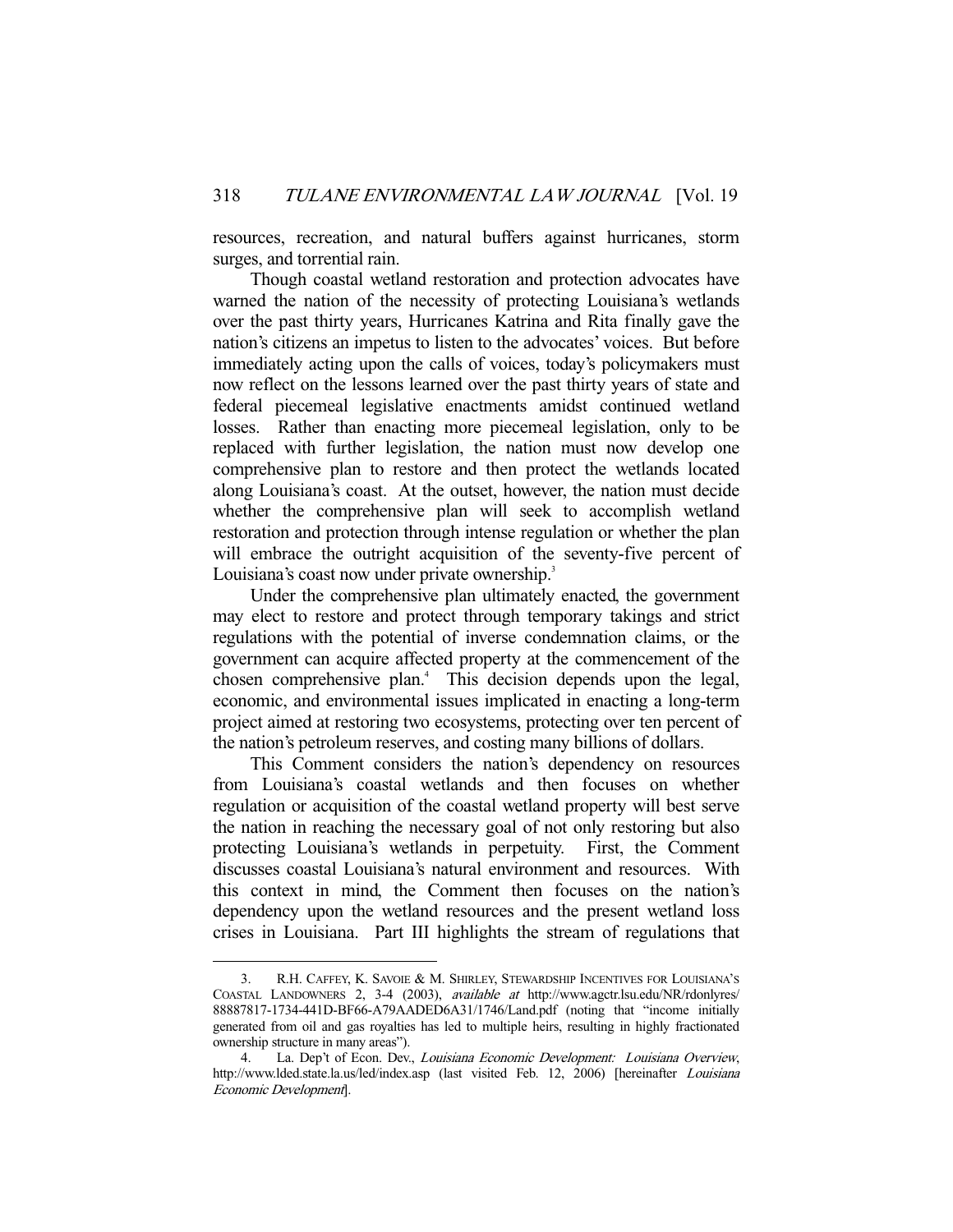resulted in the disjointed effort to protect Louisiana's coastal wetlands over the past thirty years. Part IV then analyzes the legal, economic, and environmental issues involved in acquiring coastal Louisiana property as compared to utilizing temporary takings and strict land use regulations to accomplish the overarching goal of sustainable protection of Louisiana's coastal wetlands. At the conclusion, this Comment asserts that national funds and interests invoked under a comprehensive plan to restore and protect Louisiana's coastal wetlands are best secured in the long term through acquisition of private property.

#### I. THE NATION AND LOUISIANA DEPEND ON COASTAL LOUISIANA'S WETLANDS FOR ENERGY, FOOD, AND PHYSICAL PROTECTION

 While Hurricanes Katrina and Rita physically devastated the Gulf Coast, the media attention generated by the storms has enhanced the future prospect of aid reaching the environmentally degradated coastal wetlands.<sup>5</sup> Though coastal Louisiana is only home to two million people, all 290 million United States residents are dependent upon the region for oil, food, and wildlife.<sup>6</sup> Immediately following Hurricane Katrina, the nation's citizens were directly impacted when twenty-five percent of the nation's crude oil production was shut down and the average gas pump price jumped from  $$2.60$  to  $$3.06$  in four days.<sup>7</sup> Considering that roughly one acre of Louisiana's coastal wetlands is lost every thirty-three minutes,<sup>8</sup> the nation's future ability to depend on the Gulf Coast as a stable source of natural resources is in jeopardy.

 Coastal Louisiana's natural geography is unique to the United States due to its location at the outlet of the Mississippi River. Coastal Louisiana exists on a landmass created by the aggradation of alluvial sediment over the course of 5000 years.<sup>9</sup> This landmass is comprised of

 <sup>5.</sup> Hurricane Katrina made landfall on August 29, 2005. FED. ENERGY REGULATORY COMM'N, GULF COAST STORMS EXACERBATE TIGHT NATURAL GAS SUPPLIES 5 (2005). Hurricane Rita followed Katrina and made landfall on September 24, 2005. Id.

 <sup>6.</sup> See U.S.ARMY CORPS OF ENGINEERS, LOUISIANA ECOSYSTEM RESTORATION STUDY 1- 1 (2004) [hereinafter LOUISIANA ECOSYSTEM RESTORATION STUDY] (stating that forty-six percent of Louisiana's total population lives in coastal Louisiana). See COAST 2050, supra note 2, at 29 (providing map of coastal Louisiana); U.S. Census Bureau, U.S. POPClock Projection, http://www.census.gov/population/www/popclockus.html (last visited Feb. 17, 2006) (approximating U.S. population on February 17, 2006, at 298,128,499).

 <sup>7.</sup> ROBERT L. BAMBERGER & LAWRENCE KUMINS, OIL AND GAS: SUPPLY ISSUES AFTER KATRINA (Congressional Research Service No. RS22233) CRS-4 (2005); AM. PETROLEUM INST., HURRICANE IMPACTS ON SUPPLIES AND PRICES 24 (2006).

<sup>8.</sup> Joel K. Bourne, Jr., Gone with the Water, NAT'L GEOGRAPHIC MAG., Oct. 2004, at 96, available at http://magma.nationalgeographic.com/ngm/0410/feature5/index.html?fs=www7. nationalgeographic.com.

<sup>9.</sup> COAST 2050, *supra* note 2, at 31.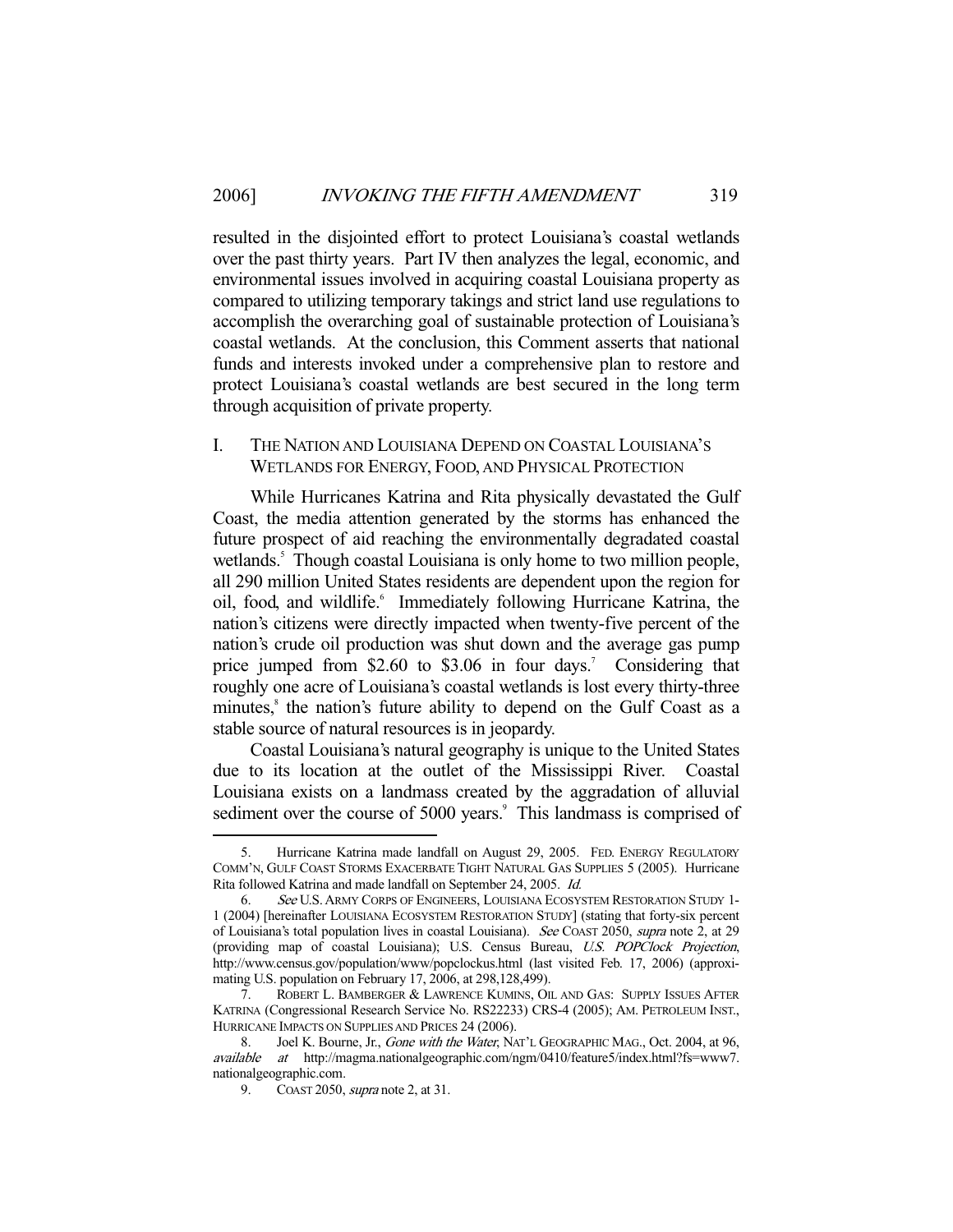the Deltaic Plain and Chenier Plain ecosystems.<sup>10</sup> The Louisiana barrier islands and mainland beaches total 350 miles of sandy shoreline.<sup>11</sup> In addition, canals, bays, lakes, and streams create 30,000 miles of water borders throughout the coastal region.<sup>12</sup> Together, these ecosystems comprise one of the largest expanses of coastal wetlands in the United States. These wetlands also account for ninety percent of the nation's coastal wetland loss.13 At present, private landowners hold title to seventy-five percent of Louisiana's coastal wetlands region.<sup>14</sup>

 The future vitality of the United States' energy supply is tied to the fate of Louisiana's coastal wetlands. Coastal Louisiana provides the United States with eleven percent of the nation's oil reserves and nineteen percent of the nation's natural gas reserves.<sup>15</sup> All but 100 of the nation's 4000 offshore oil drilling platforms are found off the coast of Louisiana.<sup>16</sup> Generally, Louisiana is the nation's second largest petroleum refiner, but led the nation in 2000 by refining 592 million barrels of oil and condensate at a value of \$17 billion.<sup>17</sup> Each year, Louisiana produces over 16.9 billion gallons of gasoline.<sup>18</sup> Overall, fifty percent of the nation's crude oil refining capacity is connected to Louisiana, with twenty-nine percent of the oil physically moving through the state.<sup>19</sup>

 Though not in the nation's spotlight like energy resources, the nation's commercial and recreational fishing industries are heavily dependent upon Louisiana's natural coastal habitat. After Alaska, Louisiana has the largest fishing industry in the United States.<sup>20</sup> At a value of \$1 billion annually, commercial fisheries produce thirty percent

<sup>10.</sup> Id. at 19; see LA. WETLANDS CONSERVATION & RESTORATION TASK FORCE, LOUISIANA COASTAL WETLANDS RESTORATION PLAN—LOUISIANA'S COASTAL RESOURCE (1993), available at http://www.lacoast.gov/reports/cwcrp/1993/ [hereinafter RESTORATION PLAN—LOUISIANA'S COASTAL RESOURCE] (describing the natural processes in the Deltaic Plain and Chenier Plain).

 <sup>11.</sup> COAST 2050, supra note 2, at 41. 12. Id.

<sup>13.</sup> LOUISIANA ECOSYSTEM RESTORATION STUDY, supra note 6, at 1-1.

<sup>14.</sup> CAFFEY, SAVOIE & SHIRLEY, supra note 3, at 2, 3-4 (noting that "income initially generated from oil and gas royalties has led to multiple heirs, resulting in highly fractionated ownership structure in many areas").

<sup>15.</sup> Louisiana Economic Development, supra note 4. In addition to supplying the nation with energy resources, Louisiana's total mineral production is valued as the second highest of all states. Id.

 <sup>16.</sup> Kerry St. Pé, Program Dir., Barataria Terrebonne Nat'l Estuary Program, Lecture at Tulane University Law School Hurricane Katrina Lecture Series (Feb. 10, 2006).

<sup>17.</sup> LOUISIANA ECOSYSTEM RESTORATION STUDY, supra note 6, at 1-1.

 <sup>18.</sup> Louisiana Economic Development, supra note 4.

<sup>19.</sup> LOUISIANA ECOSYSTEM RESTORATION STUDY, supra note 6, at 1-1.

 <sup>20.</sup> Louisiana Economic Development, supra note 4. In 2003, Louisiana's fishing catch was valued at \$343 million (excluding mollusks). LOUISIANA ECOSYSTEM RESTORATION STUDY, supra note 4, at 1-1.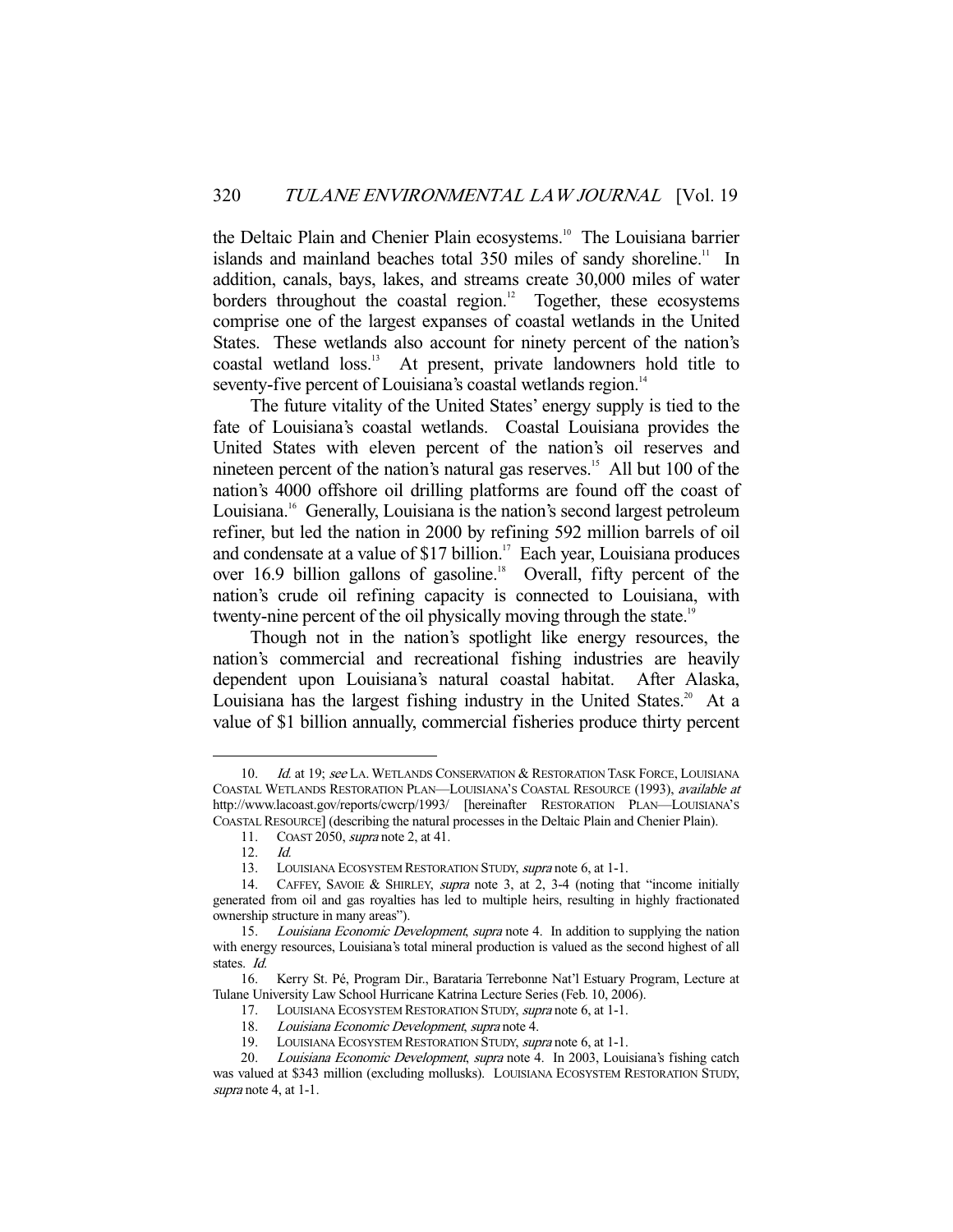of the nation's fishing catch in Louisiana.<sup>21</sup> With four of the nation's largest fishing ports, Louisiana's annual catch is greater than the catch off the Atlantic coast.<sup>22</sup> In addition to the revenue derived from commercial fishing, Louisiana has a recreational fishing industry valued at \$300 million annually. $23$ 

 Fulfilling their title as the "sportsman's paradise," Louisiana wetlands provide winter habitat for seventy percent of waterfowl migrating along the Mississippi and Central Flyways.<sup>24</sup> The five million birds living in Louisiana coastal wetlands include domestic migratory birds, neo-tropical migratory songbirds, endangered Louisiana brown pelicans, and potentially the twenty-inch tall ivory-billed woodpecker.<sup>25</sup> The Mississippi Flyway alone produces a hunting value of over \$10 million annually.<sup>26</sup> Additionally Louisiana's coastal marshes produce more furs and hides than any other state. $27$ 

 Four of the nation's eleven largest ports are located in Louisiana, along with five other deep-water ports. $28$  Through these ports, \$457 million of U.S. commerce is annually traded with 191 countries.<sup>29</sup> In addition, Louisiana serves as the ninth largest state for international investment holdings.<sup>30</sup> Capital investments, including facilities, supporting services, and urban infrastructure, are valued at  $$100$  billion.<sup>31</sup>

 The Louisiana coastal wetlands not only provide the nation with natural resources but also protect the inland from natural disasters. For

<sup>21.</sup> Robert Viguerie, Coastal Erosion: Crisis in Louisiana Wetlands, 51 LA. B.J. 85, 85 (2003). Ninety-eight percent of the state's annual catch consists of shrimp, oyster, blue crab, and menhaden. RESTORATION PLAN—LOUISIANA'S COASTAL RESOURCE, supra note 10.

<sup>22.</sup> RESTORATION PLAN—LOUISIANA'S COASTAL RESOURCE, supra note 10.

 <sup>23.</sup> Viguerie, supra note 21, at 85. A 1984 study conducted by the Louisiana State University Center for Wetland Resources approximated that 180,000 licensed recreational fishers spent \$181 million directly on fishing, while using \$1 billion worth of boats, gear, and other supplies. RESTORATION PLAN-LOUISIANA'S COASTAL RESOURCE, supra note 10.

<sup>24.</sup> LOUISIANA ECOSYSTEM RESTORATION STUDY, supra note 6, at 1-1.

 <sup>25.</sup> Id.; NAT'L PUB. RADIO, SEARCH FOR THE IVORY-BILLED WOODPECKER (Mar. 18, 2002) (transcript available at http://www.npr.org/programs/re/archivesdate/2002/march/) (discussing the credible report of the then believed to be extinct ivory-billed woodpecker in Louisiana).

<sup>26.</sup> RESTORATION PLAN—LOUISIANA'S COASTAL RESOURCE, supra note 10.

<sup>27.</sup> Id. (valuing fur and hides at \$20 million annually).

 <sup>28.</sup> Louisiana Economic Development, supra note 4.

<sup>29.</sup> Id. The Port of South Louisiana has the most tonnage in the nation and is the most active region of the Gulf Intercoastal Waterway. LOUISIANA ECOSYSTEM RESTORATION STUDY, supra note 6, at 1-1.

 <sup>30.</sup> Louisiana Economic Development, supra note 4 (valuing international investments at \$21 billion).

 <sup>31.</sup> RESTORATION PLAN—LOUISIANA'S COASTAL RESOURCE, supra note 10 (valuing fur and hides at \$20 million annually).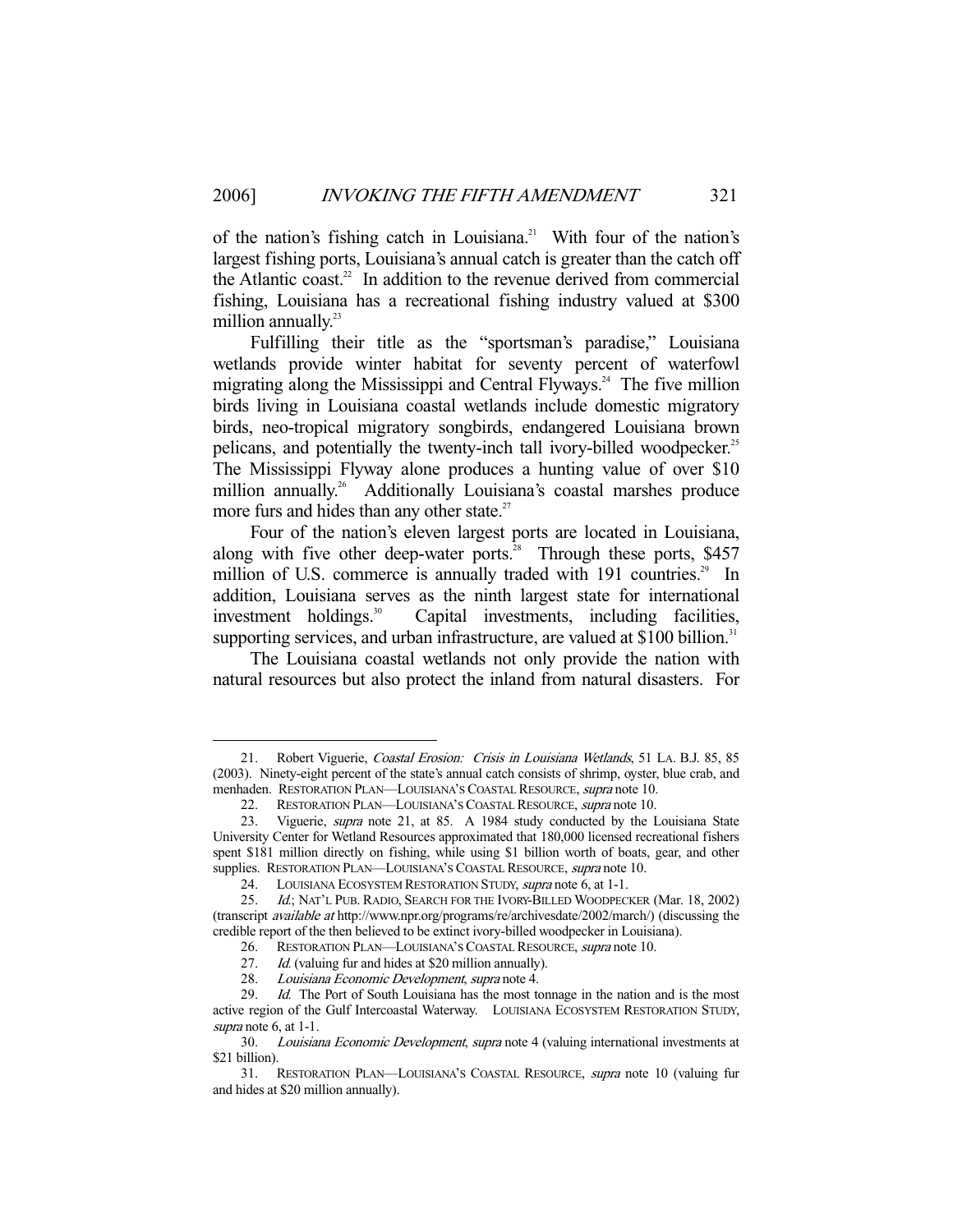every mile of wetlands, one foot of hurricane surge water is absorbed.<sup>32</sup> In addition, wetlands act as a sponge and absorb excess water during heavy rains and storms.<sup>33</sup> As a result of utilizing wetlands as a natural buffer from the elements, the nation's citizens will mitigate insurance premiums and maintain capital investment in infrastructure.<sup>34</sup> Additionally, the preservation of the natural landscape will continue to provide an incentive for tourists to continue contributing to the \$9.4 billion in tourism revenues Louisiana received in 2004.<sup>35</sup>

### II. THE UNITED STATES CONTINUES TO LOSE COASTAL WETLANDS IN LOUISIANA

 Over the past century, the United States has lost twenty percent of Louisiana's coastal wetlands.<sup>36</sup> Just after the industrial revolution, Louisiana's wetlands began on their accelerated degradation cycle.<sup>37</sup> Annual wetland loss increased each year during the twentieth century until peaking at forty square miles per year in the  $1970s$ .<sup>38</sup> At present, eighty percent of the nation's wetland loss is in Louisiana.<sup>39</sup> Each year, this loss equates to an economic value of approximately \$500 million.<sup>40</sup>

 Coastal wetland loss in Louisiana is attributable to the combined effects of natural and human processes. As to human processes, a complex levee and canal system was constructed to control the Mississippi and prevent natural flooding.<sup>41</sup> In addition to directing the course of the Mississippi River water, the levee and canal system has precluded the natural aggradation of alluvial sediment that is necessary to build and sustain coastal wetlands.<sup>42</sup> Additional canals were also constructed to facilitate oil and gas sites. Now, thousands of miles of canals disrupt wetland hydrological flows and increase Gulf saltwater intrusion, which in turn, threatens vegetation and potable water

<sup>32.</sup> Gulf Restoration Network, Why Are Wetlands Important?, http://www.healthy gulf.org/wetlands/values.htm (last visited Mar. 1, 2006).

 <sup>33.</sup> Id.

 <sup>34.</sup> Viguerie, supra note 21, at 86.

 <sup>35.</sup> Mitch Landrieu, La. Lt. Gov., Address at the Louisiana Tourism and Promotion Association (Jan. 18, 2006) (transcript available at http://www.crt.state.la.us/documentarchive/ tourism/2006\_01\_18\_LTPA\_SPEECH.pdf).

 <sup>36.</sup> COAST 2050, supra note 2, at 31. Because the wetlands were built over 5000 years, this loss equates to 1000 years of natural wetland development. Id.

 <sup>37.</sup> Id.

<sup>38.</sup> RESTORATION PLAN—LOUISIANA'S COASTAL RESOURCE, supra note 10. But see COAST 2050, supra note 2, at 31 (stating that wetland loss peaked during the 1950s and 1960s).

 <sup>39.</sup> RESTORATION PLAN—LOUISIANA'S COASTAL RESOURCE, supra note 10.

 <sup>40.</sup> Id.

<sup>41.</sup> CAFFEY, SAVOIE & SHIRLEY, supra note 3, at 2.

 <sup>42.</sup> Id.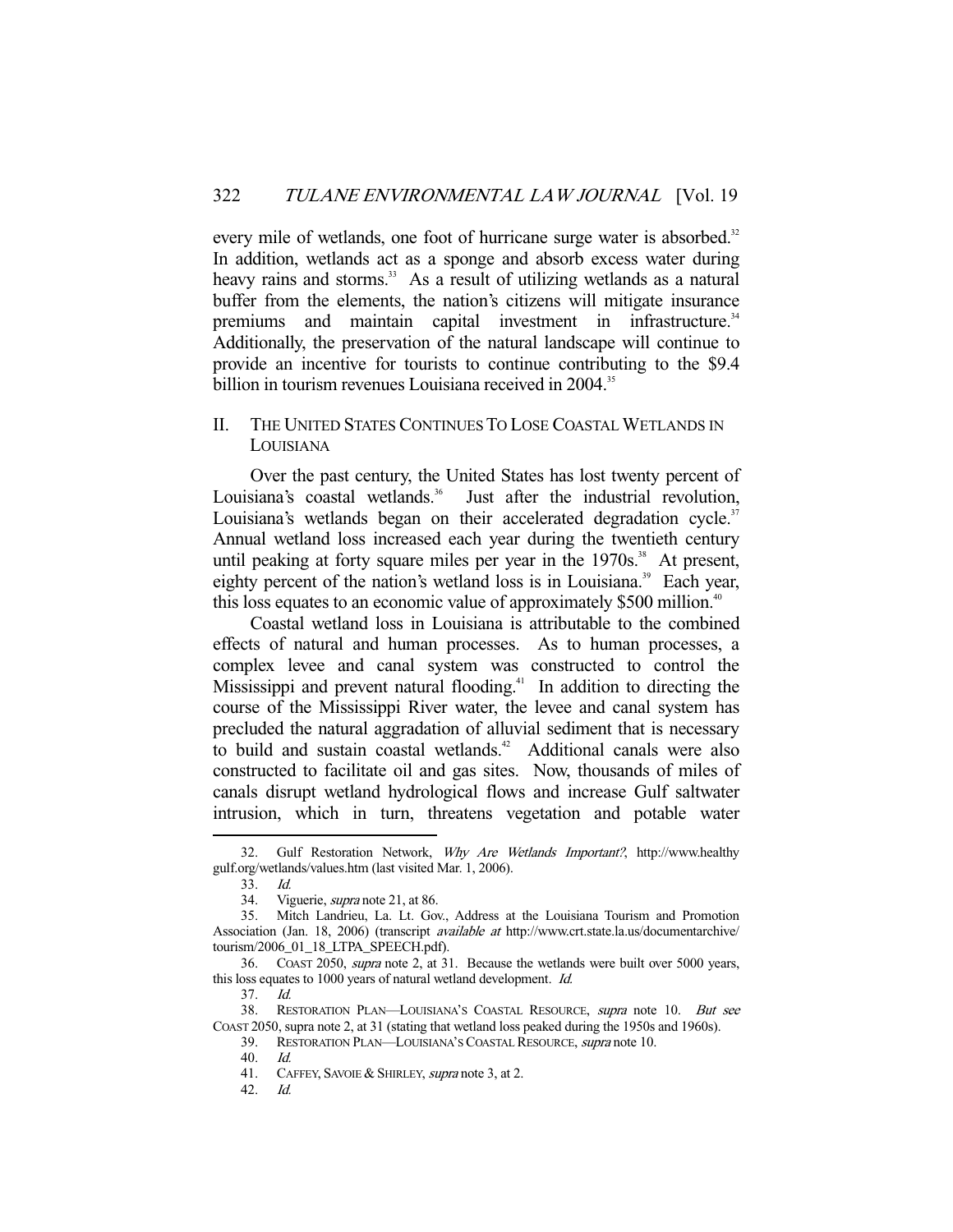supplies.<sup>43</sup> Deposited dredge spoil from wetlands turned into canals, farmland, residential plots, and industrial land also interferes with the wetlands natural hydrologic flow.<sup>44</sup>

 In addition to creating levee and canal infrastructure, humans are also accountable for the accidental introduction of nutria into coastal Louisiana in the  $1930s<sup>45</sup>$ . Now unprofitable to trap, the nutria are thriving on wetland vegetation.46 Not only are nutria causing vegetation stress and loss, but they are also disrupting wetland soils and thereby accelerating land  $loss.<sup>47</sup>$ 

 Combined with human forces, natural subsidence, storms, and edge erosion are the other primary causes of Louisiana's coastal wetland loss. Subsidence is occurring as a result of the loosely compacted nature of wetland soils and Louisiana's location near fault lines.<sup>48</sup> The average coastal landmass subsidence rate in Louisiana is over seven times greater than the worldwide average rate.<sup> $49$ </sup> Combined with the prediction that sea levels will rise eight inches by  $2050$  due to global warming,<sup>50</sup> Louisiana's shoreline may be inundated with another foot of water.

As another source of natural wetland losses, tropical storms and hurricanes cause major land transformation over a matter of days. Storm winds, rain, and surges destroy wetland plant roots, alter sedimentation, and transform barrier islands and inlets in the process of creating lakes.<sup>51</sup> For example, Hurricanes Katrina and Rita resulted in 118 square miles of wetland loss in two nonconsecutive days.<sup>52</sup>

<sup>43.</sup> COAST 2050, *supra* note 2, at 40; CAFFEY, SAVOIE & SHIRLEY, *supra* note 3, at 2. See generally Viguerie, supra note 21, at 86 (describing dredge activity interference with natural processes).

<sup>44.</sup> Viguerie, *supra* note 21, at 86; COAST 2050, *supra* note 2, at 41 (noting that deposition of dredging spoil is now regulated).

 <sup>45.</sup> COAST 2050, supra note 2, at 41; see La. Dep't of Wildlife & Fisheries, Nutria Population Dynamics—History, http://www.nutria.com/site2.php (last visited Mar. 1, 2006).

 <sup>46.</sup> COAST 2050, supra note 2, at 41.

 <sup>47.</sup> Id.

<sup>48.</sup> RICHARD A. DAVIS & DUNCAN M. FITZGERALD, BEACHES AND COASTS 63 (2004); see RESTORATION PLAN—LOUISIANA'S COASTAL RESOURCE, supra note 10 (stating that land experiences a "sediment deficit" when subsidence and the effects of sea level rise surpasses sediment accretion). Subsidence is the natural process of "compaction of soft sediments deposited by the rivers and vegetation" that eventually causes land surfaces to lower. RESTORATION PLAN—LOUISIANA'S COASTAL RESOURCE, supra note 10.

<sup>49.</sup> COAST 2050, *supra* note 2, at 36. The Deltaic Plain's subsidence rate varies between 3.0 to 4.3 feet per century, while the Chenier Plain's rate is between 1.3 and 2.0 feet per century. Id. at 35-36. Worldwide, the average subsidence rate is .394 feet per century. Id. at 36.

 <sup>50.</sup> Id. at 33.

 <sup>51.</sup> See id. at 40.

<sup>52.</sup> USGS REPORTS, supra note 1, at 1.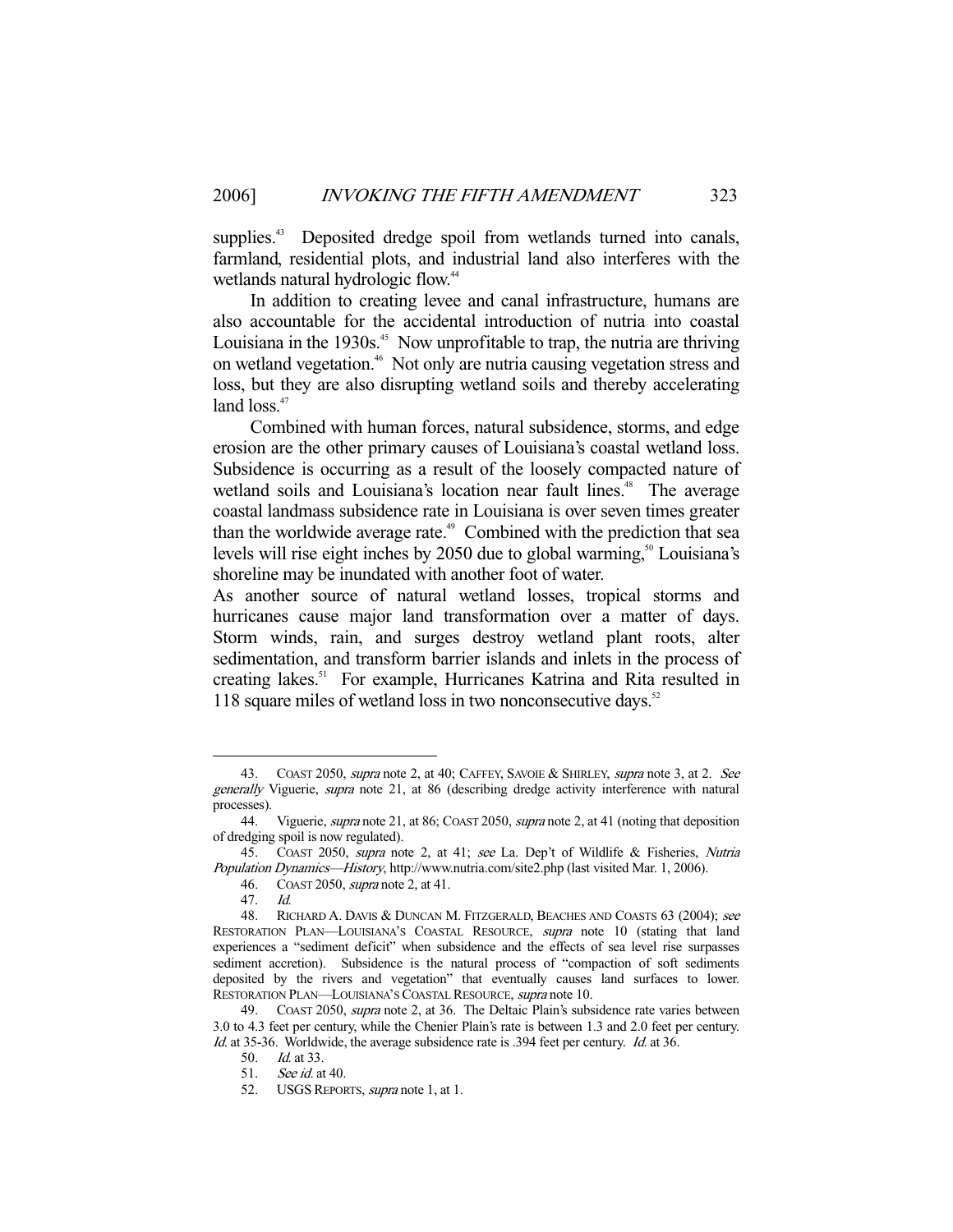Naturally occurring edge erosion also combines with human processes by contributing to gradual coastal wetland loss. Edge erosion is caused both by storm surges and continual wave processes. Coastal erosion is most evident in Louisiana's loss of fifty-five percent of its barrier islands over the past century.<sup>53</sup> As storm overwash and waves hit shorelines, the harder soils erode and expose organic marsh soils to the direct impact of waves.<sup>54</sup>

 In order to restore coastal wetlands, human processes causing wetland losses must be curtailed and restoration must compensate for the inevitable persistence of naturally caused wetland losses. The United States Geological Survey estimates that restoration of Louisiana's coastal wetlands will cost at least \$50 million each year for a total of \$15 billion.<sup>55</sup> In contrast, estimates of the economic consequences of not protecting and rebuilding the wetlands range from \$27 billion to \$100 billion.<sup>56</sup> Consequently, the nation is best financially served by acting promptly to restore the wetlands before restoration is financially unrealistic and environmentally impossible. Outside of economic and environmental cost benefit analyses, the cost of idly watching wetland loss will result in the disappearance of one of the nation's oldest and richest cultures.<sup>57</sup>

### III. THE ULTIMATE FAILURE OF DISJOINTED STATE AND FEDERAL REGULATORY PROGRAMS AIMED AT RESTORING AND PROTECTING LOUISIANA'S WETLANDS

 Though the nation has not succeeded in curtailing Louisiana's coastal wetland loss, this failure is not due to a lack of effort. Rather, since the 1970s, Louisiana and the nation have recognized the loss of coastal wetlands and the importance of the wetlands in protecting inland regions through the implementation of a variety of regulatory programs. These programs, however, are the result of piecemeal legislation that precluded the development of a cohesive long-term program that is capable of dealing with the interrelated nature of the entire coastal

<sup>53.</sup> COAST 2050, *supra* note 2, at 41.

 <sup>54.</sup> Id.

<sup>55.</sup> Jeff Williams, Conf. on Restoring Coastal Barrier-Island and Wetlands Ecosystem, USGS SOUND WAVES MONTHLY NEWS., Dec. 2001/Jan. 2002, available at http://soundwaves. usgs.gov/archives.html (follow "January 2002" hyperlink; then follow "Restoring Louisiana's Coastal Ecosystems"); see also CAFFEY, SAVOIE & SHIRLEY, supra note 3, at 4 (estimating the cost to implement and maintain a variety of restoration technologies at \$14 billion).

<sup>56.</sup> CAFFEY, SAVOIE & SHIRLEY, supra note 3, at 4.

 <sup>57.</sup> See COAST 2050, supra note 2 (commenting on the immeasurable costs associated with losing the coastal Louisiana culture).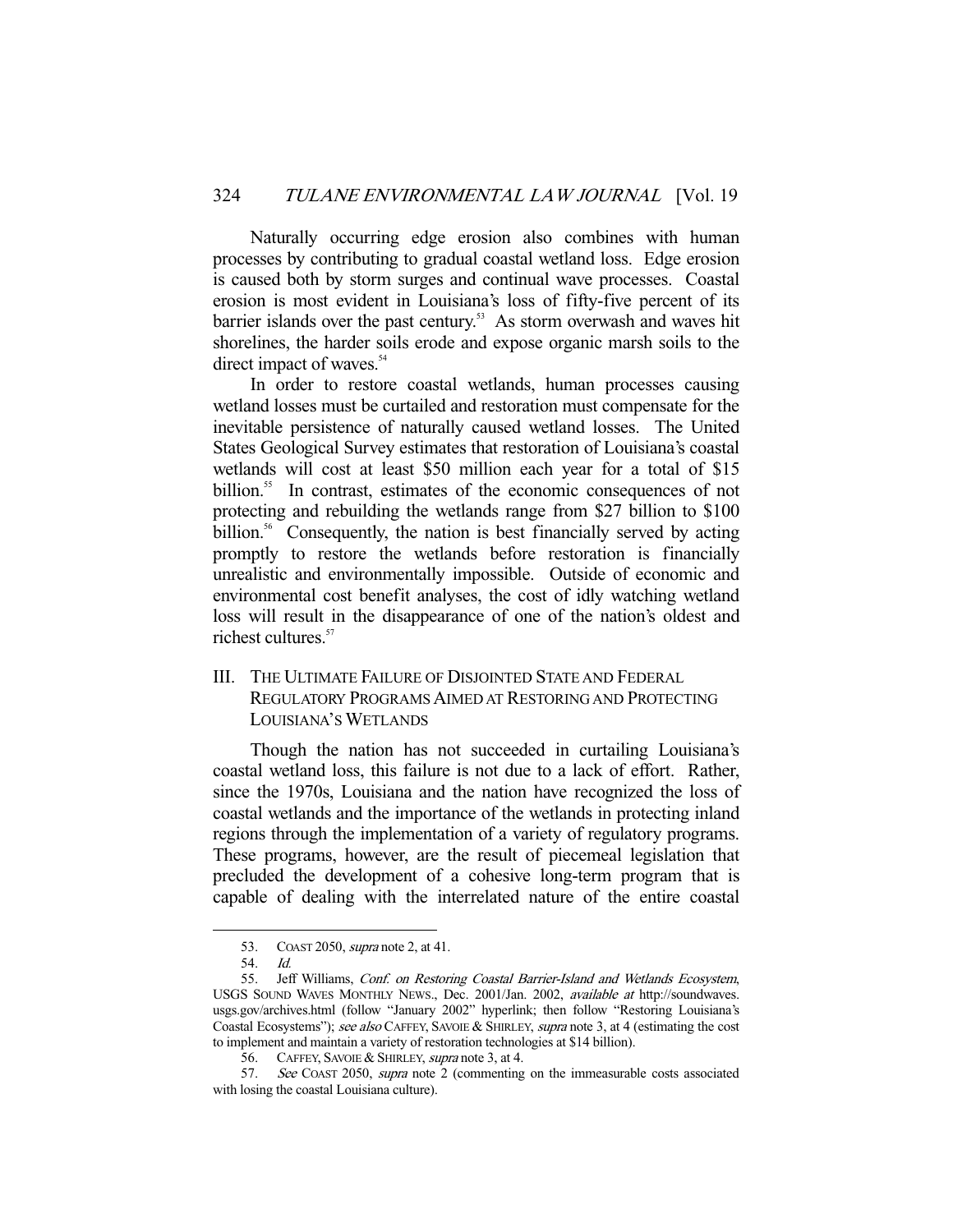region. Though this piecemeal legislation was not successful in restoring Louisiana's wetlands, the legislation does successfully exemplify the need for one unified restoration plan allowing Louisiana and the nation to coordinate resources and efforts to actually implement planned programs aimed at ending the wetland loss crises facing the nation.

 Beginning in 1971, Louisiana lawmakers approached the coastal wetlands loss issue by establishing the Louisiana Advisory Commission on Coastal and Marine Resources to investigate the issues involved with supporting coastal and marine resources. $58$  One year later, the federal government passed the Coastal Zone Management Act of 1972 to encourage states to take the reigns and develop individual coastal planning, permitting, and conflict resolution plans.<sup>59</sup> Then, in 1977, President Carter issued an executive order calling for federal agencies to execute a variety of programs aimed at protecting wetlands throughout the nation.<sup>60</sup> Yet the United States Corps of Engineers actually had the greatest federal impact on wetland development through its wetlands permitting program.<sup>61</sup>

 During the subsequent fifteen years, the federal government, the State of Louisiana, and private groups instituted a variety of separate programs aimed at protecting wetland development.<sup>62</sup> But the first major legislation coordinating state and federal efforts, interests, and resources only came with the enactment of the Coastal Wetlands Planning,

 <sup>58.</sup> See COAST 2050, supra note 2, at 12. The Louisiana Advisory Commission on Coastal and Marine Resources published three primary reports: LOUISIANA GOVERNMENT AND THE COASTAL ZONE—1972, WETLANDS 1973: TOWARD COASTAL ZONE MANAGEMENT IN LOUISIANA, and LOUISIANA WETLAND PROSPECTUS. See id.

 <sup>59.</sup> Pub. L. No. 89-454, 86 Stat. 1280 (1972).

 <sup>60.</sup> Exec. Order No. 11,990, 42 Fed. Reg. 26,961 (May 25, 1977) (aiming to "avoid to the extent possible the long and short term adverse impacts associated with the destruction or modification of wetlands and to avoid direct or indirect support of new construction in wetlands whenever it is a practicable alternative"). Following the executive order, the Clean Water Act, the Food Security Act "Swampbuster" provisions, Water Bank Act, Small Wetland Acquisition Program, Conservation Reserve Program, Wetland Reserve Program, and the Emergency Wetlands Resources Act were passed. See Pub. L. No. 92-500, 86 Stat. 816 (1972); 16 U.S.C. §§ 718(d), 1301, 3823, 3831, 3837, 3901-3932 (2000).

 <sup>61.</sup> See Clean Water Act of 1977, Pub. L. No. 92-500, 86 Stat. 816 (1972) (codified as amended at 33 U.S.C. §§ 1251-1376 (2000)); Ryan M. Seidemann, Wetlands Conservation in Louisiana: Voluntary Incentives and Other Alternatives, 17 J. ENVTL. L. & LITIG. 441, 452 (2002).

 <sup>62.</sup> See, e.g., 1981 La. Acts 2d Spec. Sess. 41 (creating a one-time \$35 million fund for research and projects for coastal regions of the state); LA. WETLAND PROTECTION PANEL, SAVING LOUISIANA'S COASTAL WETLANDS: THE NEED FOR A LONG-TERM PLAN OF ACTION (1987); Lake Pontchartrain Basin Found., About Us, http://www.saveourlake.org (last visited Mar. 1, 2006) (providing the history of establishing the Lake Pontchartrain Basin Foundation in 1989 to restore the health of the lake and its rivers and to protect the natural habitat of the Basin).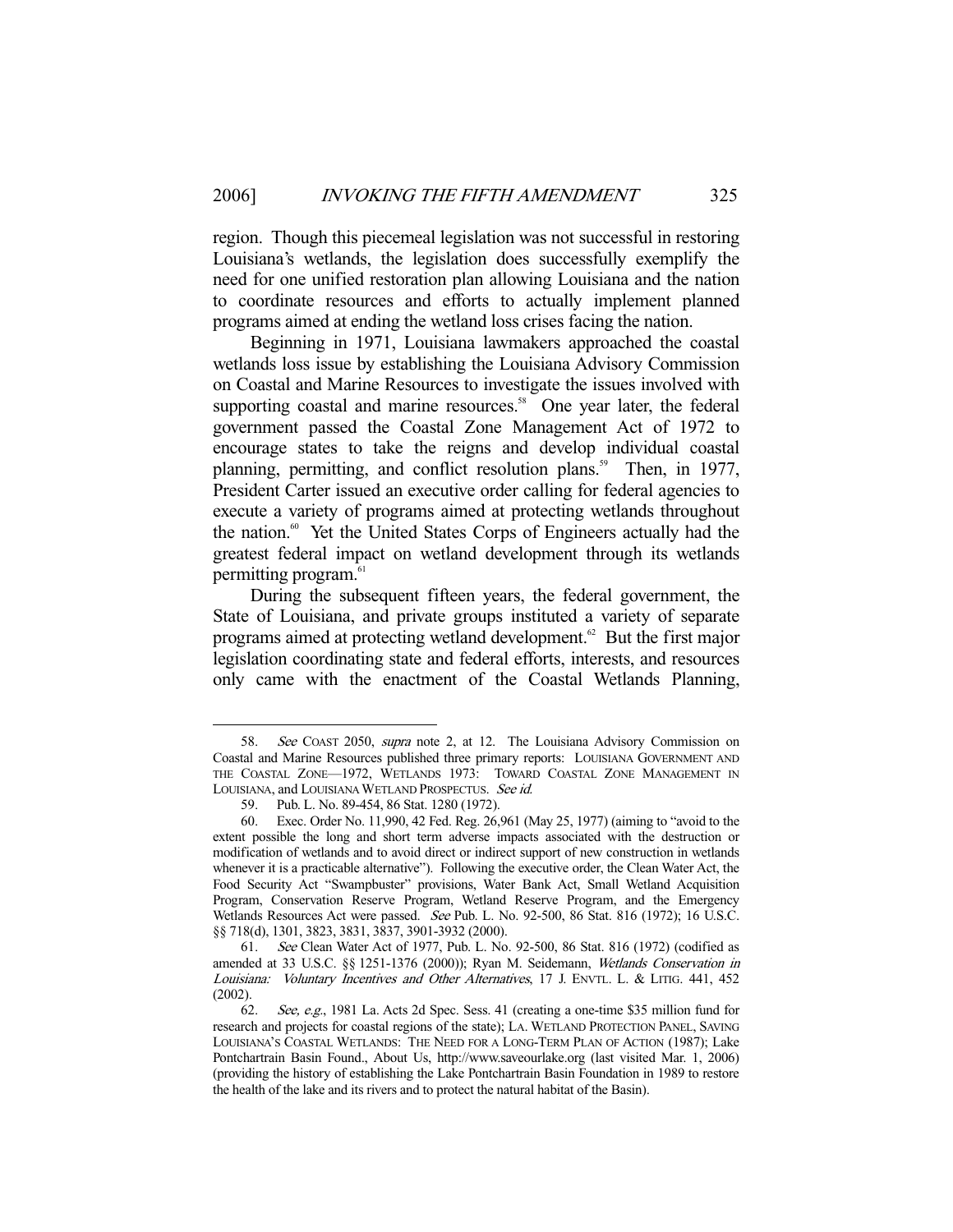Protection and Restoration Act (CWPPRA) in 1990.<sup>63</sup> Louisiana Senators John Breaux and J. Bennett Johnston led the passage of CWPPRA and moved the nation toward a more unified and cohesive plan for tackling the wetland loss occurring in Louisiana.<sup>64</sup> Under CWPPRA, the Louisiana Wetlands Conservation and Restoration Task Force was created as joint body of Louisiana and federal individuals.<sup>65</sup> Together, the task force is charged with developing a project list that is prioritized "based on the cost-effectiveness of such projects in creating, restoring, protecting, or enhancing coastal wetlands, taking into account the quality of such coastal wetlands."<sup>66</sup>

 Though CWPPRA joins the federal government and the State of Louisiana in decision making and funding for coastal restoration projects,<sup>67</sup> the legislation has primarily resulted in small-scale projects that have not succeeded in slowing coastal wetland loss or restoring past losses.<sup>68</sup> Today's rate of loss of one acre of wetland each minute continues to demonstrate that CWPPRA's purpose of developing "a comprehensive approach to restore and prevent the loss of coastal wetlands in Louisiana . . . and integrat [ing] coastal wetlands restoration projects in a manner that will ensure the long-term conservation of the coastal wetlands" is not effectuated by the accompanying legislation.<sup>69</sup>

 Following the enactment of CWPPRA, the Louisiana Governor's Office of Coastal Activities Science Advisory Panel Workshop issued a report providing another long-term plan for restoring Louisiana's coastal zone in 1994. $\degree$  After identifying the need to combine scientists, local, state, and federal governments, and private citizens in the coastal

 <sup>63.</sup> Pub. L. No. 101-646, 104 Stat. 4778 (1990).

 <sup>64.</sup> Id.; see Marc C. Hebert, Coastal Restoration Under CWPPRA and Property Rights Issues, 57 LA. L. REV. 1165, 1171-82 (1997).

 <sup>65.</sup> Coastal Wetlands Planning, Protection and Restoration Act, 16 U.S.C. §§ 3951-3956. While led by the Secretary of the Army, the task force is comprised of the Environmental Protection Agency Administrator, the Governor of Louisiana, the Secretary of the Interior, the Secretary of Agriculture, and the Secretary of Commerce. *Id.* § 3951(9).

<sup>66.</sup> *Id.*  $\&$  3952(a)(1).

<sup>67.</sup> See id. § 3952(f) (providing that the federal government will conditionally pay up to seventy-five percent of the costs of priority list restoration projects).

 <sup>68</sup> Like over the past several decades, Louisiana continues to lose forty square miles of wetlands and marshes each year. LaCoast, Frequently Asked Questions, http://www.lacoast.gov/ education/faq/index.htm (last visited Mar. 3, 2006). CWPPRA Projects are either categorized as Tier I or Tier II. Hebert, supra note 64, at 1174. Tier I projects comprise the majority of completed CWPPRA projects because they are the most practicable to complete with the relatively small CWPPRA budget. *Id.* Some Tier I projects are merely used as demonstrations utilized for planning future programs. Id. at 1174 n.66.

 <sup>69. 16</sup> U.S.C. § 3952(b)(2).

 <sup>70.</sup> See SHERWOOD M. GAGLIANO, AN ENVIRONMENTAL-ECONOMIC BLUEPRINT FOR RESTORING THE LOUISIANA COASTAL ZONE: THE STATE PLAN (1994).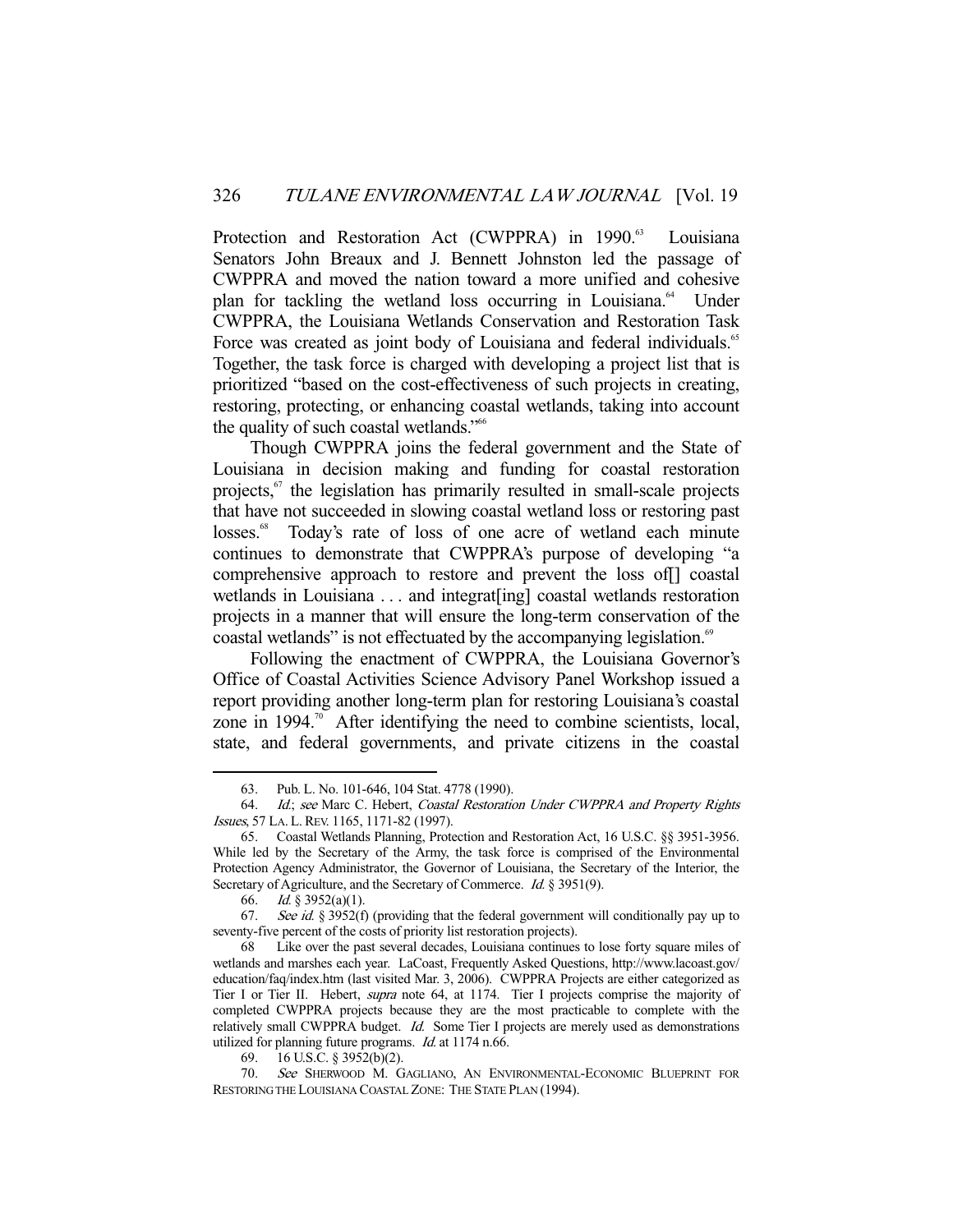restoration process, the Louisiana Coastal Wetlands Conservation and Restoration Task Force and the Wetlands Conservation and Restoration Authority developed Coast 2050 as their official plan for restoring coastal Louisiana.<sup>71</sup> Coast 2050, though separate from CWPPRA, now attempts to unify state restoration efforts with CWPPRA by serving as the official coastal restoration plan for the CWPPRA task force and Louisiana's Coastal Protection and Restoration Authority.<sup>72</sup> Coast 2050 further attempts to create an interactive network to utilize the best available research to determine immediate coastal restoration plans and then develop the plans as new knowledge becomes available.<sup>73</sup>

 In line with the ongoing trend of enacting more legislation, and in light of Coast 2050's framework for private citizens and all levels of the government to play a role in developing a coastal restoration plan for Louisiana, the Louisiana Legislature recently passed a new act calling for a single state agency to implement a comprehensive wetland restoration plan subsequent to Hurricanes Katrina and Rita.<sup>74</sup> Reflecting on the thirty years spent developing plans to restore Louisiana's coastal wetlands, it is now clear that the fragmented projects enacted under piecemeal legislation do not result in successful wetland restoration. Another initiative to develop a comprehensive plan to restore the wetlands will not protect the nation from subsequent disasters. Actual restoration on a large scale is necessary. Thus, the nation must choose one effective and comprehensive restoration plan and begin implementing the plan through a combination of regulation and land acquisition that ensures the safety of long-term economic investments and environmental health.

## IV. THE LEGAL, ECONOMIC, AND ENVIRONMENTAL IMPLICATIONS OF ACHIEVING COASTAL WETLAND PROTECTION AND RESTORATION THROUGH REGULATION VERSES LAND ACQUISITION

 Assuming the State of Louisiana and the federal government agree to coordinate efforts in one long-term plan for restoring and protecting coastal Louisiana's wetlands, the best method of implementing this goal

 <sup>71.</sup> COAST 2050, supra note 2, at 2, 5. The Wetlands Conservation and Restoration Authority was created under the Louisiana Coastal Wetlands Conservation, Restoration, and Management Act of 1977. LA. REV. STAT. ANN. § 49:213 (2005). However, the name was changed to the Louisiana Coastal Zone Management Program of 1977. Id. § 49:213.1-.21.

<sup>72.</sup> COAST 2050, *supra* note 2, at 7; see S.B. 71, 1st Spec. Sess. (La. 2005) (enacted as Act 8) (renaming the Wetlands Conservation and Restoration Fund the Coastal Protection and Restoration Fund).

 <sup>73.</sup> COAST 2050, supra note 2, at 7-8.

 <sup>74.</sup> S.B. 27, 1st Spec. Sess. (La. 2005) (enacted as Act No. 69).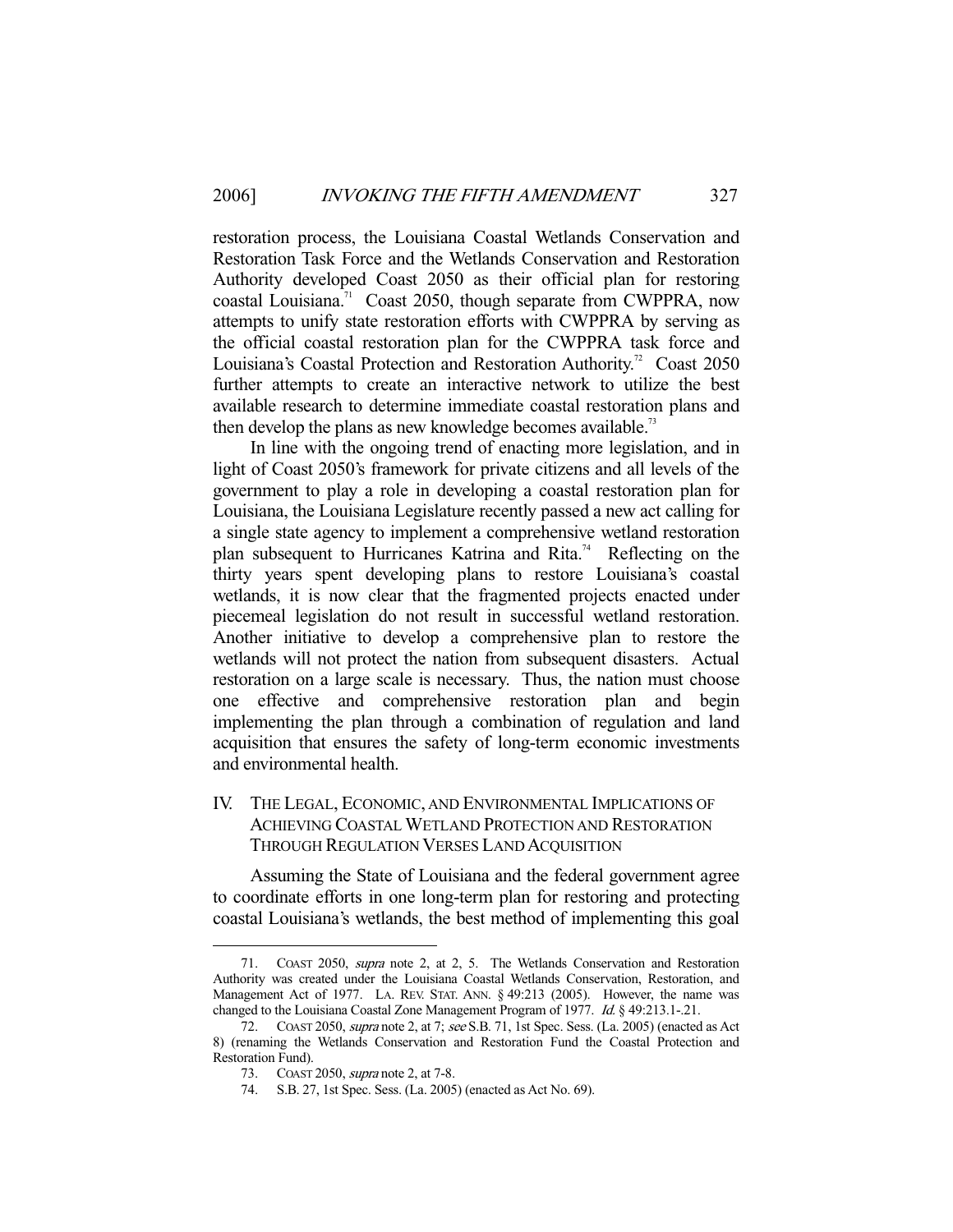is debatable. In general, the government has two major legal methods available to accomplish land restoration. The government must choose to either implement restoration plans through regulation or to implement plans through direct acquisition of private property.<sup>75</sup> However, before enacting legislation under either a regulatory or acquisition scheme aimed at restoring Louisiana's coastal wetlands over the long-term, the government must consider the legal, economic, and environmental issues involved with both approaches.

 Legally, the government must consider whether an initial choice to regulate property will ultimately result in judicial determinations that the regulations constitute takings and require just compensation. While the federal government may only regulate land uses in coastal Louisiana under an enumerated Constitutional power and Louisiana may regulate under its police powers, either governmental body could also acquire private property with the payment of just compensation.<sup>76</sup> The government may only take private property for a public use, but coastal restoration and protection of Louisiana's coast clearly constitutes a public use. The United States Court of Appeals for the Fifth Circuit has stated that "wetlands are critical to flood control, water supply, water quality, and, of course, wildlife."<sup>77</sup> Even in circumstances where a state prohibits taking easements to protect wetlands, the federal judiciary has held that such takings are permitted under federal law because they "effectuate an important national concern."78 After easily establishing a public purpose, the only remaining issue will be the determination of just compensation.<sup>79</sup> Upon payment of a settlement or judicially determined just compensation, the government will have title to the property requiring restoration and protection in coastal Louisiana.

 Rather than paying just compensation for title to property, the government may choose to forego the immediate financial burden to eminent domain and instead institute a system of regulations to restore and protect coastal property. Under a regulatory framework, however, the government must determine whether regulations requiring and implementing plans for the restoration and protection of coastal Louisiana will ultimately result in successful inverse condemnation claims requiring payment of just compensation in addition to litigation

 <sup>75.</sup> While regulations promulgated under a comprehensive restoration and protection plan will vary in their affect upon private property rights, this section analyzes the takings issues resulting from those regulations that fall on or near the line of becoming a taking.

<sup>76.</sup> See U.S. CONST. amend. V; LA. CONST. OF 1974 art. I, § 4 (2004).<br>77. Sabine River Auth. v. U.S. Dep't of Interior, 951 F.2d 669, 672 (51

Sabine River Auth. v. U.S. Dep't of Interior, 951 F.2d 669, 672 (5th Cir. 1992).

 <sup>78.</sup> United States v. Albrecht, 496 F.2d 906, 911 (8th Cir. 1974).

 <sup>79.</sup> U.S.CONST. amend. V; LA.CONST. OF 1974, art. I, § 4.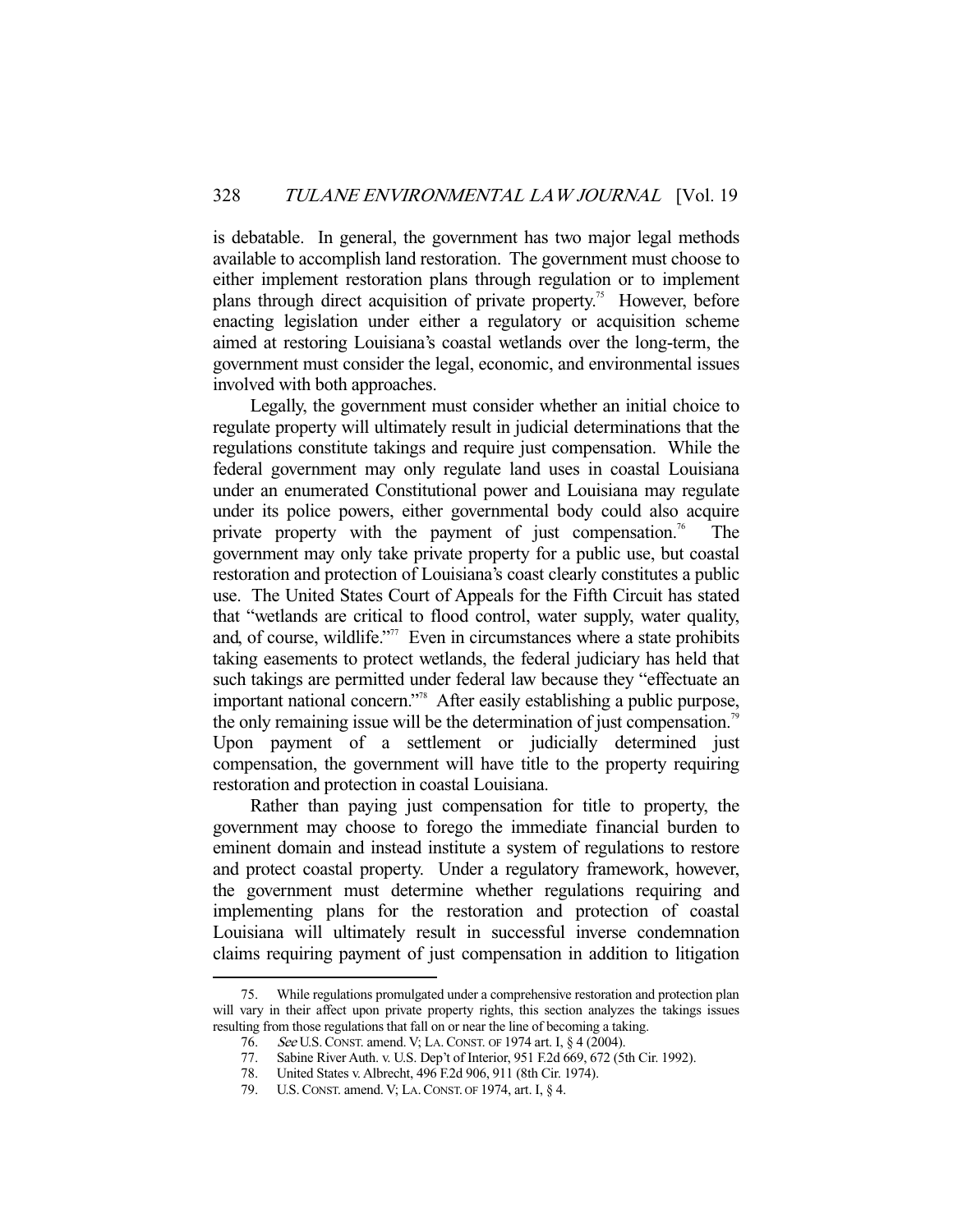expenses.<sup>80</sup> Though states have instituted permitting programs and land use zoning since colonial Boston,<sup>81</sup> and "property may be regulated to a certain extent, if regulation goes too far it will be recognized as a taking."82 A landowner bringing an inverse condemnation claim in response to coastal restoration regulations must establish a physical invasion or that no use of her property is economically beneficial.<sup>83</sup>

Under the United States Supreme Court's holding in *Loretto v.* Teleprompter Manhattan CATV Corp. that any physical invasion of property constitutes a taking requiring just compensation, any governmental regulation requiring physical use of a private landowner's property invokes the constitutional right to just compensation.<sup>84</sup> At present, no clear consensus exists to determine what solutions are necessary to restore Louisiana's coastal wetlands. Proposed solutions such as soft construction involving the replacement of native vegetation and soils as well as freeing river sediment to allow for natural alluvial aggradation will necessarily require physical invasion into private property.<sup>85</sup> Landowners of affected properties will have secure grounds to bring inverse condemnation actions and receive just compensation for physical takings of their property.<sup>86</sup>

 Other properties in the coastal region, however, will not require restoration but must be protected from future assault. Such protection can be achieved through regulation of present and future land uses. However, landowners under strict regulations will have an incentive to bring inverse condemnation claims in pursuit of just compensation. Under Lucas v. South Carolina Coastal Council, private property owners under comprehensive plan regulations will be constitutionally entitled to just compensation only if they establish categorical takings depriving

 <sup>80.</sup> See U.S. CONST. amend. V (requiring just compensation for all property taken by the government for public use); see LA. CONST. OF 1974, art. I, § 4.

 <sup>81.</sup> Tahoe-Sierra Pres. Council, Inc. v. Tahoe Reg'l Planning Agency, 535 U.S. 302, 351-52 (2002) (noting also that many zoning and land use regulations may not be subject to takings liability).

 <sup>82.</sup> Penn. Coal, Inc. v. Mahon, 260 U.S. 393, 415 (1922).

 <sup>83.</sup> Loretto v. Teleprompter Manhattan CATV Corp., 458 U.S. 419, 441 (1982) (holding that a physical invasion of private property constitutes a taking requiring just compensation); Lucas v. S.C. Coastal Council, 505 U.S. 1003, 1027 (1992) (noting that states may resist compensating a landowner for a regulation depriving the owner of "all economically beneficial use" if the owner's use interests were not originally part of her title).

<sup>84.</sup> Loretto, 458 U.S. at 441; U.S. CONST. amend. V.

 <sup>85.</sup> America's Wetland, Current Solutions, http://www.americaswetlandresources.com (follow "Background & Facts" hyperlink; then follow "The Detailed Story" hyperlink; then follow "Current Solutions" hyperlink); see RICHARD A. DAVIS & DUNCAN M. FITZGERALD, BEACHES AND COASTS 392 (2004).

 <sup>86.</sup> See Loretto, 458 U.S. at 427.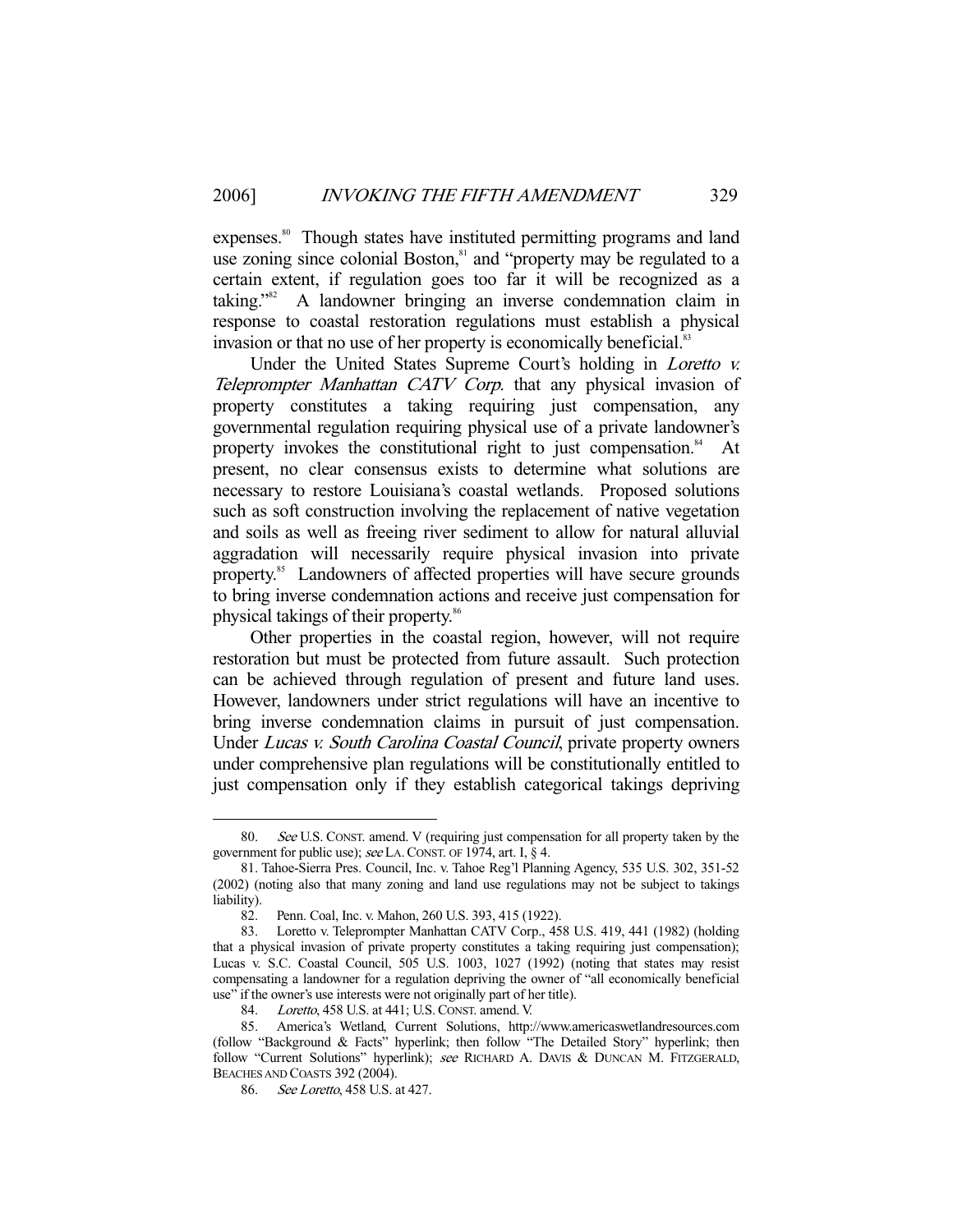them of all economically viable use of their property.<sup>87</sup> Thereby, the government can defend regulations against inverse condemnation claims by proving that the landowner had no property interests in the regulated activity at issue.<sup>88</sup>

Prior to *Lucas*, states often defended regulatory taking claims by arguing that the regulation merely prohibited a noxious use, and were thus, permitted under the state police power.<sup>89</sup> Over a century ago, in Muglar v. Kansas, the Supreme Court held that private property rights do not include the right to use land in a way that creates a noxious public nuisance.<sup>90</sup> Consequently, the landowner adversely affected by such a regulation does not have a valid constitutional claim under the Fifth Amendment for just compensation.<sup>91</sup>

 Following the nuisance argument, a regulation restricting all development in wetlands would likely not constitute a taking because the landowner never had a right to use property in a way that exacerbates flooding and storm surge on neighboring properties.<sup>92</sup> However, *Lucas* recently struck South Carolina's legislative determination of what constitutes a "nuisance."93 Rejecting South Carolina's declaration that coastal erosion was a nuisance and thereby subject to regulation without just compensation, the court stated that the government "must identify background principles of nuisance and property law that prohibit the uses ... now intend [ed] in the circumstances in which the property is presently found."94 Consequently, private landowners' inverse

<sup>87.</sup> See Lucas, 505 U.S. at 1030-31.

 <sup>88.</sup> Id. at 1027.

 <sup>89.</sup> See Keystone Bituminous Coal Ass'n v. DeBenedictis, 480 U.S 470, 481-91 (1987); Penn. Coal Co. v. Mahon, 260 U.S. 393, 412-16 (1922).

 <sup>90.</sup> Muglar v. Kansas, 123 U.S. 623, 668-69 (1887) (holding that actions "declared, by valid legislation, to be injurious to the health, morals, or safety of the community, cannot, in any just sense, be deemed a taking or an appropriation of the property for the public benefit"); see also Keystone Bituminous Coal, 480 U.S. at 491 (stating that private property owners do not have a right to use land as a nuisance to harm others).

<sup>91.</sup> *Muglar*, 123 U.S. at 675; see U.S. CONST. amend. V.

<sup>92.</sup> See, e.g., Sabine River Auth. v. U.S. Dep't of Interior, 951 F.2d 669, 672 (5th Cir. 1992) (recognizing that "wetlands are critical to flood control, water supply, water quality, and, of course, wildlife").<br>93. See L

See Lucas v. S.C. Coastal Council, 505 U.S. 1003, 1007-09, 1031-32 (1992). However, the government has a valid reciprocity of advantage argument that will strike against a decision that a landowner has been deprived of all economically beneficial use of his land. Because coastal reclamation under a comprehensive plan will benefit the entire coastal ecosystem and state and national economies, affected private landowners will also benefit from the regulations. See Penn. Cent. Transp. Co. v. New York City, 438 U.S. 104, 137-38 (1978) (holding reasonable return is still permitted under regulation because allowed "reasonable return" and ability to transfer building rights).

<sup>94.</sup> Lucas, 505 U.S. at 1031-32.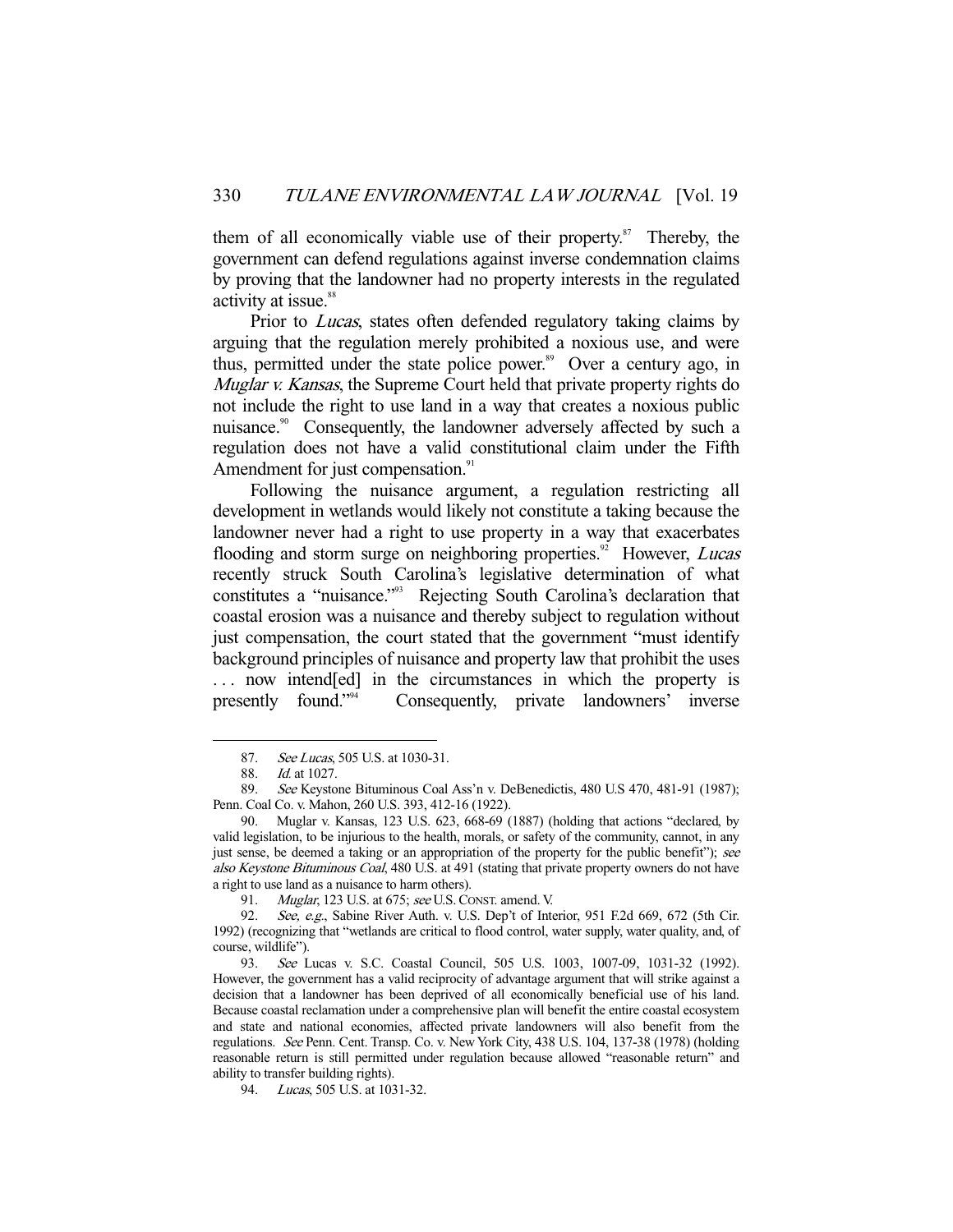condemnation claims against strict regulations of Louisiana's coastal wetlands theoretically could succeed under arguments that protecting wetlands in their natural ecological state is not a traditional nuisance under Louisiana's historical development of the coastland environment.

 The government, therefore, may only invoke the nuisance exception to regulatory takings by asserting that a regulation is only accomplishing what a private landowner could have accomplished with the background principles of a common law nuisance claim.<sup>95</sup> However, a regulation that arguably inures in the background principles of property law, must have been in place at the time a landowner acquires property in order for the government to successfully defend an inverse condemnation claim through common law nuisance arguments.<sup>96</sup> The background principle may, however, come from either state or federal law.<sup>97</sup>

 Thereby, in the face of inverse condemnation challenges resulting from coastal wetland land use regulations, the government can invoke a background principal from either Louisiana or federal property laws to avoid paying just compensation to a landowner who has affirmatively established deprivation of all economically beneficial use of their property. In Louisiana, the primary background principals of property law that the government can invoke to defend against regulatory takings under wetland regulations is the public trust doctrine and the State's constitutional directive to protect natural resources.<sup>98</sup>

 The public trust doctrine provides the government with a broad regulatory takings exception for property located under surface water or shorelines. As stated in *Illinois Central Railroad Co. v. Illinois*, the land beneath navigable waters and tidelands, as well as the water over such lands, are held in trust by states for the public use.<sup>99</sup> Under the public trust doctrine, states cannot abdicate land held in the trust and thereby contract away the public right to preservation of the waters.<sup>100</sup> Rather,

<sup>95.</sup> Id.; see Michael C. Blumm & Lucus Ritchie, Lucas's Unlikely Legacy: The Rise of Background Principles as Categorical Takings Defenses, 29 HARV. ENVTL. L. REV. 321, 324 (2005).

 <sup>96.</sup> Lucas, 505 U.S. at 1029; Rith Energy, Inc. v. United States, 44 Fed. Cl. 108, 113 (1990).

<sup>97.</sup> See also Loveladies Harbor, Inc. v. United States, 28 F.3d 1171, 1182 (Fed. Cir. 1994) ("[S]ince the federal power to regulate without risk of a taking is based on the state's nuisance law . . . the federal authority, if exercised, is exercised at the risk of an absence of state authority.").

 <sup>98.</sup> See Ill. Cent. R.R. Co. v. Illinois, 146 U.S. 387, 452-54 (1892); LA. CONST. art. IX, § 1.

<sup>99.</sup> *Ill. Cent. R.R. Co.*, 146 U.S. at 452; see Shively v. Bowlby, 152 U.S. 1, 57 (1894) (affirming states' power to govern lands below the high water mark subject to the United States Constitution).

 <sup>100.</sup> Ill. Cent. R.R. Co., 146 U.S. at 453; see R.W. Docks & Slips v. Wisconsin, 628 N.W.2d 781, 788 (Wis. 2001) (holding that riparian use and access rights are "qualified,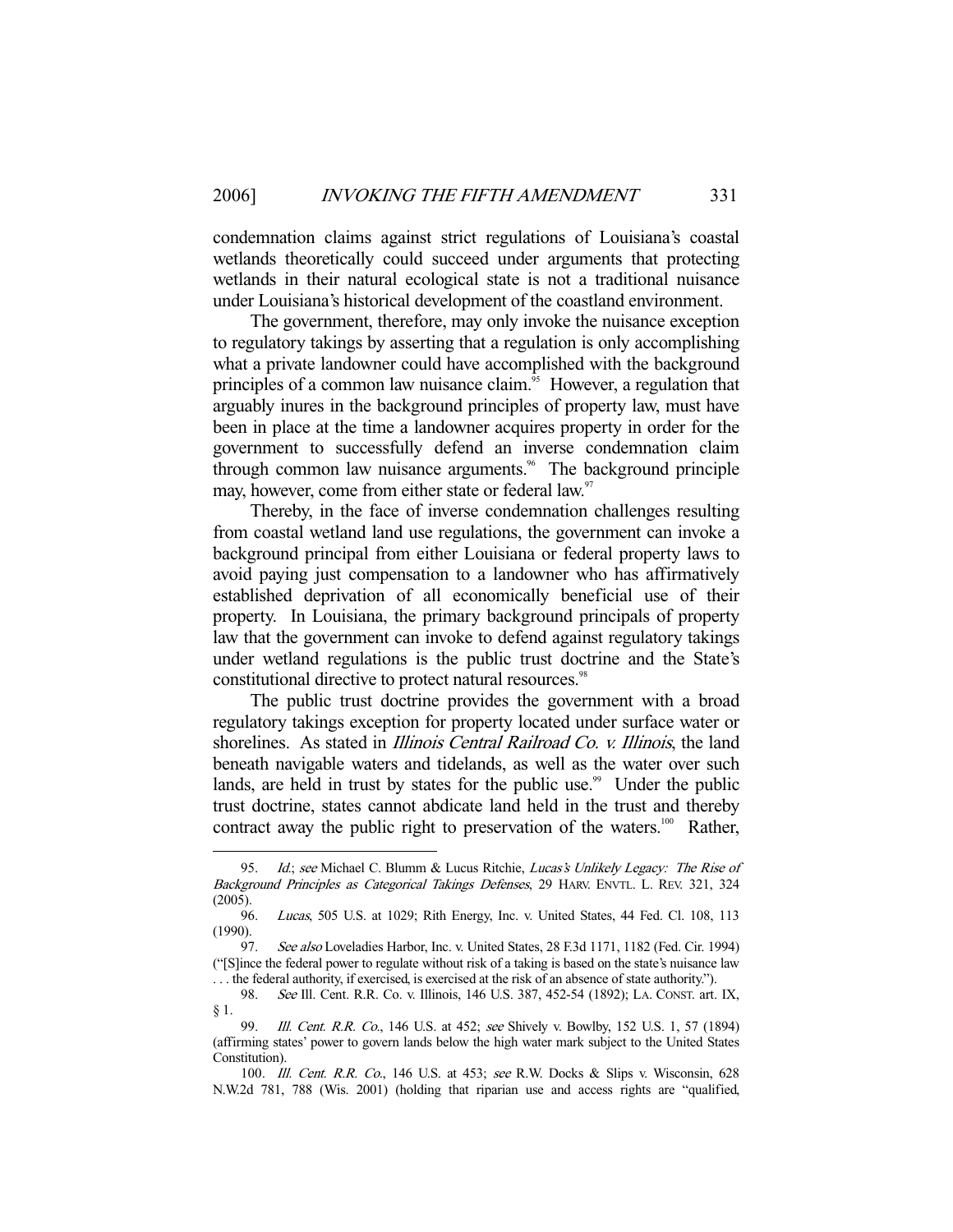navigable waters and tidelands must be held in trust by the state and used in a manner that satisfies the interests of the public at large.<sup>101</sup> Following this doctrine, the Louisiana Supreme Court held that property held in trust for the public cannot be abdicated so as to give private parties the entire "use and control."<sup>102</sup>

 The primary issue in determining the feasibility of employing a public doctrine argument, as a background principle creating an exception to a taking, is whether the subject land was held under the public trust doctrine. Under the Louisiana Code, "running waters, the waters and bottoms of natural navigable water bodies, the territorial sea, and the seashore" are in held in trust by the state.<sup>103</sup> Louisiana's delineation of the seashore extends to the winter high tide mark.<sup>104</sup> Within the waters and land held in the public trust, all people have the right to both use the seashore and fish the water bodies.<sup>105</sup>

 While the government can invoke the public trust doctrine to defend takings claims for regulations affecting navigable water bodies and the territorial sea, Louisiana law does not include wetlands, inland nonnavigable water bodies, or the banks of rivers and streams as lands within the public trust doctrine.<sup>106</sup> Seventy-five percent of the Louisiana coastal wetlands are under private ownership. Consequently, the public trust doctrine will not serve as a background principle of property law to except regulations from inverse condemnation claims for the vast majority of land that must be regulated under a comprehensive plan to restore and protect the nation's coastal wetlands in Louisiana.

subordinate, and subject to the paramount interest of the state"); Coastal Petroleum v. Chiles, 701 So. 2d 619, 624 (Fla. Dist. Ct. App. 1997) (holding offshore drilling regulations were not takings because the state has the "authority to protect lands held in trust for all people").

<sup>101.</sup> *Ill. Cent. R.R. Co.*, 146 U.S. at 456.

 <sup>102.</sup> See Gulf Oil Corp. v. St. Mineral Bd., 317 So. 2d 576, 589 (La. 1975) (holding transfer of navigable water bed is void because cannot be abdicated from the state); Vermillion Bay Land Co. v. Phillips Petroleum Co., 646 So. 2d 408, 410 (La. Ct. App. 1994) (precluding the state from alienating navigable water body beds).

 <sup>103.</sup> LA. CIV. CODE ANN. art. 450 (2005); see also Op. La. Att'y Gen. 92-472 (1992), 1992 WL 610613, at \*5 (La. A.G. 1992) (ownership of accreted property "varies depending on the classification of the water body").

 <sup>104.</sup> LA.CIV.CODE ANN. art. 451 (2005).

 <sup>105.</sup> Id. art. 452; La. Seafood Mgmt. Council v. La. Wildlife & Fisheries Comm'n, 715 So. 2d 387, 392 (La. 1998) (recognizing fishing resources as being within the public trust doctrine).

 <sup>106.</sup> LA. CIV. CODE ANN. art. 456 ("[T]he banks of navigable rivers or streams are private things that are subject to public use."); Dardar v. Lafourche Realty Co., 985 F.2d 824, 830 (5th Cir. 1995) ("Inland non-navigable water bodies and swamp lands subject to indirect tidal overflow, but not direct coastal ebb and flow, may be privately owned under Louisiana law."); State v. Barras, 615 So. 2d 285, 288 (La. 1993) (stating that marshlands with overflow are private property).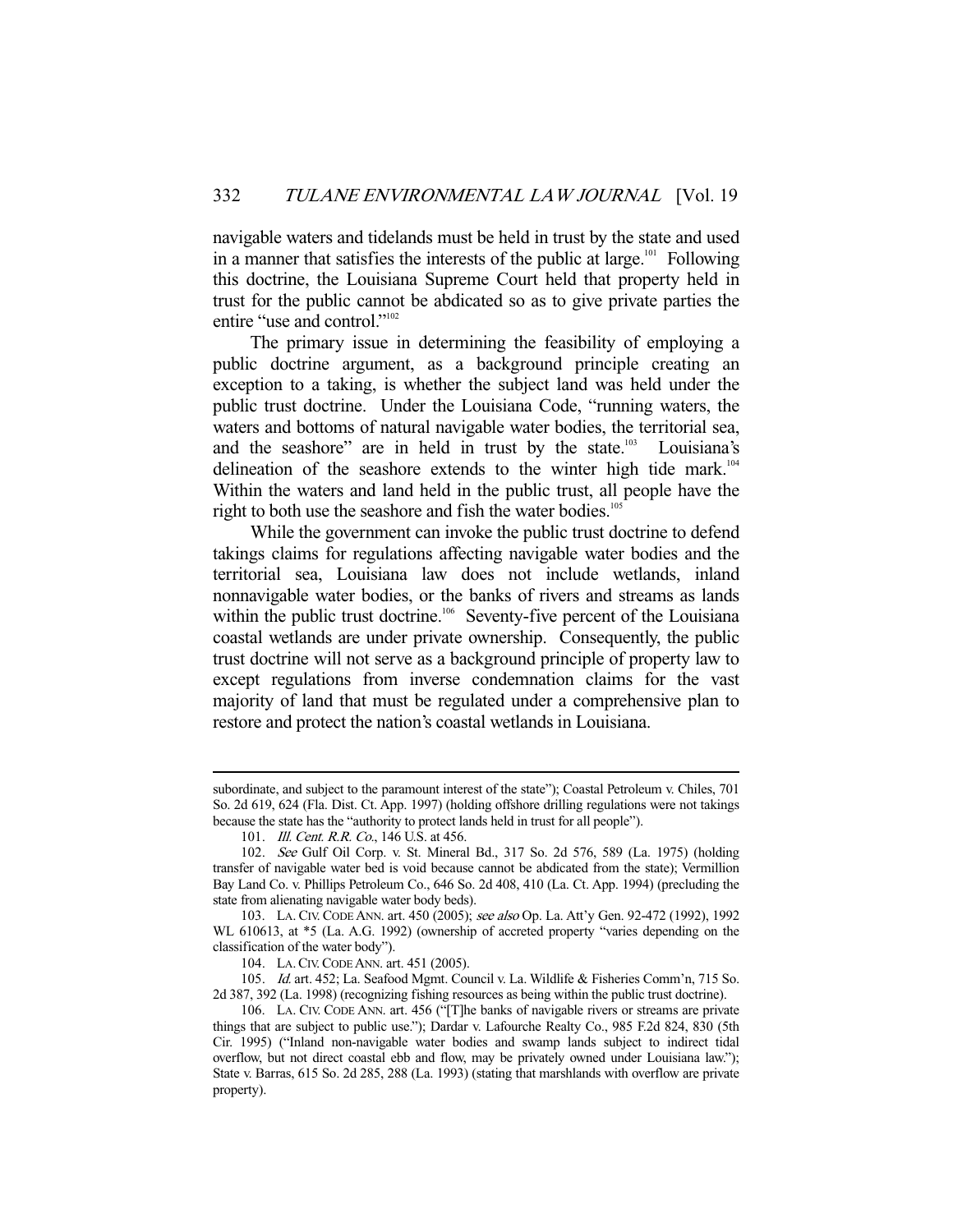Under Louisiana law, the concept of the public trust doctrine can arguably be expanded, however, to encompass all natural resources. The Louisiana Constitution provides that "[t]he natural resources of the state, including air and water . . . shall be protected, conserved, and replenished insofar as possible and consistent with the health, safety, and welfare of the people."107 Applying this constitutional provision, the Louisiana Supreme Court held that the state must establish a "balancing process in which environmental costs and benefits must be given full and careful consideration along with economic, social and other factors."108 Thereby, agencies regulating for the purpose of restoring and protecting lands outside of the public trust doctrine could assert the state's constitutional dedication to protecting wetlands in inverse condemnation actions.

 However, a recent Louisiana Supreme Court case clearly stated that this constitutional standard is merely a "rule of reasonableness."109 Before acting in a way that might harm the environment, Louisiana agencies must "determine that adverse environmental impacts have been minimized or avoided as much as possible consistently with the public welfare."<sup>110</sup> Because agencies are vested with the discretion to balance environmental and economic concerns,<sup>111</sup> Louisiana would gamble that coastal restoration regulations would be held to fail a balancing test for determining whether agency regulations inappropriately favor coastal protection and restoration goals over private economic losses.

 Due to the Louisiana statutory exclusion of wetlands, inland nonnavigable water bodies, and the banks of rivers and streams, the public trust doctrine will not serve as a background principle of property law excepting the government from takings liability for regulations across the majority of coastal Louisiana. Rather, private landowners will have a successful argument that regulations go "too far" to fall under the state's police power to mitigate nuisances.<sup>112</sup> Consequently, all coastal property owners who establish either a physical taking or that a regulatory taking has deprived him of all economically viable use of his

 <sup>107.</sup> LA.CONST. art. IX, § 1.

 <sup>108.</sup> Save Ourselves, Inc. v. La. Envtl. Control Comm'n, 452 So. 2d 1152, 1157 (La. 1984).

 <sup>109.</sup> Lake Bistineau Pres. Soc'y, Inc. v. Wildlife & Fisheries Comm'n, 895 So. 2d 821, 826-27 (La. Ct. App. 2005) (holding Louisiana Department of Fisheries and Wildlife properly balanced environmental and economic concerns in deciding to lower lake level to prevent muck accumulation).

<sup>110.</sup> *Id.* at 826.

 <sup>111.</sup> Id.

 <sup>112.</sup> See Penn. Coal Co. v. Mahon, 260 U.S. 393, 415 (1922) ("[I]f regulation goes too far it will be recognized as a taking.").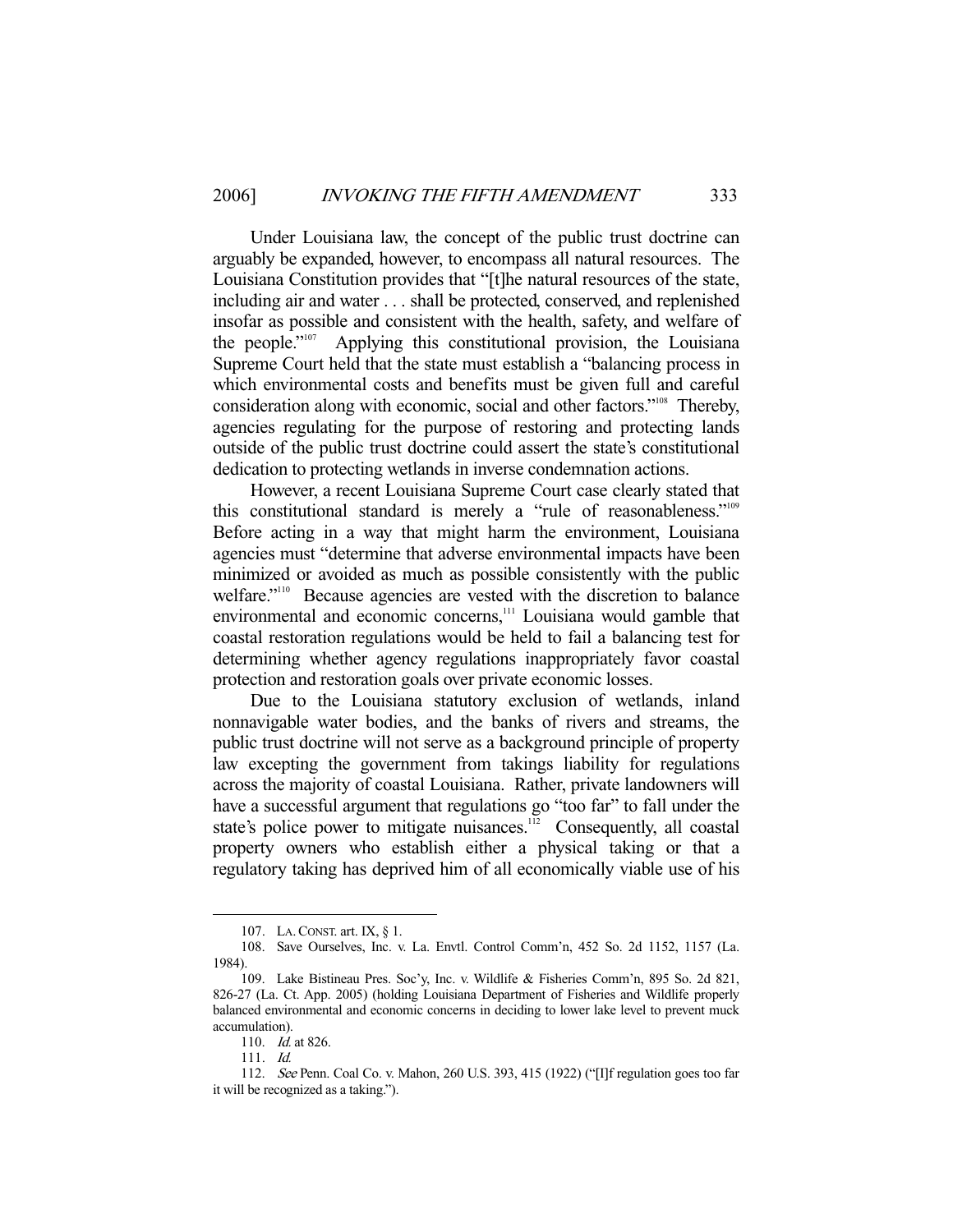property, will likely succeed in an inverse condemnation claim and be legally entitled to just compensation.<sup>113</sup>

 Rather than employing legal actors, paying litigation expenses, and enduring lengthy legal battles only ultimately to pay just compensation, the government is wiser to acquire title and all use rights to coastal property that must be restored under the comprehensive plan. Though restoring coastal Louisiana through regulation would avoid frontloaded financial burdens, this option carries the risk of future expenses that would drastically outweigh the cost of acquiring coastal property in the immediate future. Under a plan in which government offers the fair market value for coastal properties and is able to negotiate with willing sellers, the nation's taxpayers will avoid the costs of litigating future inverse condemnation costs and paying potentially higher fair market values in satisfaction of just compensation.<sup>114</sup>

 In addition to considering the foreseeability of ultimately paying just compensation for regulations, the government must also consider the implication of land use rights particular to Louisiana that will initially heighten the incentive to bring an inverse condemnation claims and burden the government with litigation. Under Louisiana's Constitution, riparian landowners have the right to reclaim land lost to erosion.<sup>115</sup> As promulgated by the Louisiana Legislature, those landowners with property "abutting navigable waters, bays, arms of the sea, the Gulf of Mexico, and navigable lakes . . . have the right to reclaim or recover land ... lost through erosion, compaction, subsidence, or sea level rise."<sup>116</sup> A landowner desiring to pursue the reclamation process must apply for a permit with the Louisiana Department of Natural Resources and be issued a permit by the State Land Office.<sup>117</sup> Because of this constitutionally vested right to reclaim lost land, landowners with the financial resources to reclaim their property will initially be more apt to litigate alleged categorical or physical takings of their property as violations of their constitutional right to reclaim their own property.118

 In spite of the unique constitutional right granted to citizens to repair eroded riparian land, the government ultimately will not be

 <sup>113.</sup> Loretto v. Teleprompter Manhattan CATV Corp., 458 U.S. 419, 441 (1982) (holding that a physical invasion of private property constitutes a taking requiring just compensation); Lucas v. S.C. Coastal Council, 505 U.S. 1003, 1015 (1992) (describing categorical taking of property where landowner is deprived of all economically viable use of property).

 <sup>114.</sup> Kirby Forest Indus., Inc. v. United States, 467 U.S. 1, 10 (1984).

 <sup>115.</sup> LA.CONST. art. IX., § 3.

 <sup>116.</sup> LA.REV. STAT. ANN. § 41:1702(B)(1) (2005).

<sup>117.</sup> *Id.* § 41:1702.

<sup>118.</sup> *Id.*; LA. CONST. art. IX, § 3.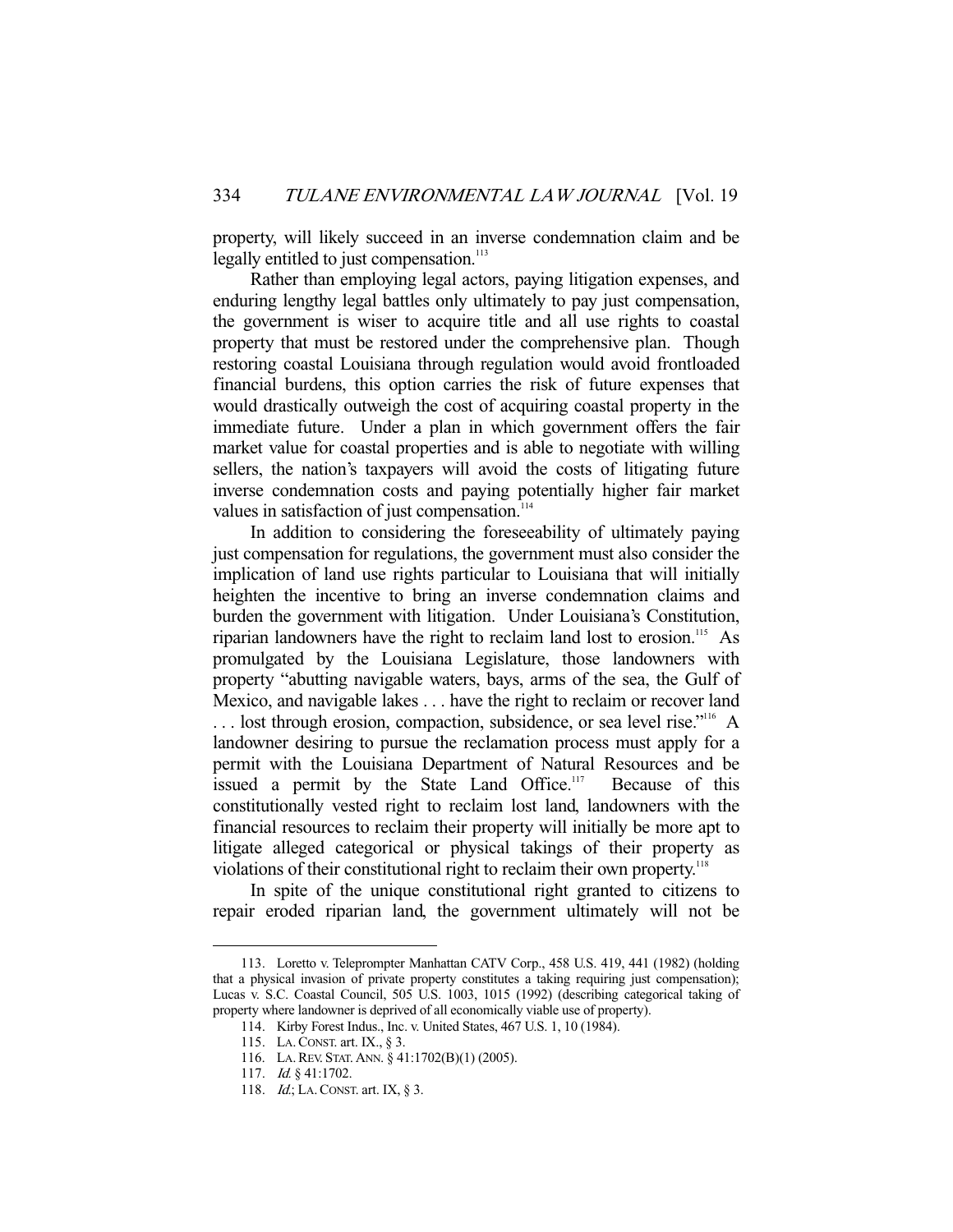burdened with significant litigation on this basis.<sup>119</sup> Claims based on citizens' constitutional right to repair their riparian property will be defeated because this right to reclamation is discretionary and dependent upon receiving permits to commence reclamation.<sup>120</sup> Thereby, the state's constitutional right to take land for public purposes, with payment of just compensation, would likely trump private parties' reclamation rights.<sup>121</sup> In addition, claims that a private party's right to reclaim land was violated through public abdication of their property rights also fail. Under Section 4 of Article 9 of the Louisiana Constitution, the beds of navigable water bodies may be reclaimed by the government for "public use." Thus, as long as such public use goes to a "public purpose," the state is exercising its constitutional right to take land after payment of just compensation.<sup>122</sup>

 After considering the legal implications of regulating land verses acquiring property at the outset of restoration, the government must also consider the implications of investing the \$15 billion projected to be necessary to restore and protect coastal wetlands in Louisiana.<sup>123</sup> Considering that seventy-five percent of coastal Louisiana is privately owned, the majority of restoration resources under a regulatory framework will be devoted to direct improvements on private property. Because the purpose of comprehensive coastal restoration and protection plan is to provide a healthy and protective environment into the indefinite future, $124$  it is imperative that the government ensures that restoration efforts will not be undermined by private property owners' subsequent actions.125 Rather than taking this risk, the government should invest the money up front to acquire property rights to coastal lands, place the lands in a public trust, and then exercise use rights with the national interest in mind.

<sup>119.</sup> See Hebert, supra note 64, at 1184-85; Save Our Wetlands, Inc. v. Orleans Levee Bd., 368 So. 2d 1210, 1211-14 (La. Ct. App. 1979) (holding that state reclamation of private property does not violate owner's constitutional protection against alienation of property).

 <sup>120.</sup> See LA. CONST. art. IX, § 3 ("Except as provided in this Section, the bed of a navigable water body may be reclaimed only for public use."); see also Hebert, supra note 64, at 1189.

<sup>121.</sup> See LA. CONST. art. IX, § 3 (providing that "the bed of a navigable water body may be reclaimed only for public use"); id. art. IX, § 3; see also Hebert, supra note 64, at 1189.

 <sup>122.</sup> LA.CONST. art. I, § 3.

<sup>123.</sup> Williams, *supra* note 55; see CAFFEY, SAVOIE & SHIRLEY, *supra* note 3, at 4 (estimating the cost to implement and maintain a variety of restoration technologies at \$14 billion).

 <sup>124.</sup> COAST 2050, supra note 2, at 2.

<sup>125.</sup> CAFFEY, SAVOIE & SHIRLEY, supra note 3, at 7 (stating that 75% of coastal wetlands in Louisiana are privately owned).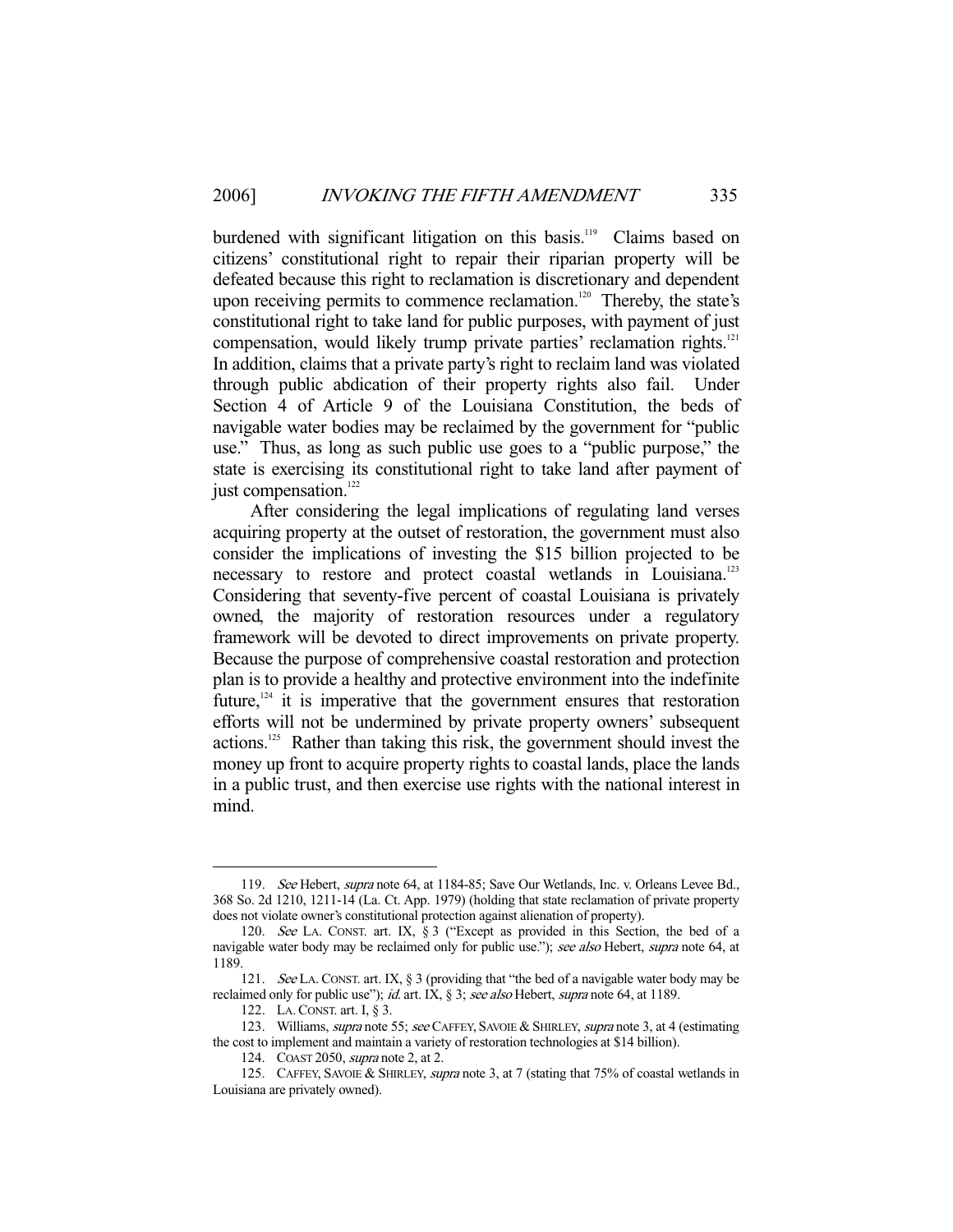While an assurance of longevity and sound investment is not legally mandated as part of a public use of land, as a matter of public policy, the nation's support for coastal reclamation will increase with an assurance that the money is being invested in a resource held in trust for the public. In light of the fact that the State of Louisiana cannot finance the complete extent of reclamation required to restore the coastal wetlands,<sup>126</sup> the constituents supplying the national tax dollars to fund the plan will likely provide a political voice advocating taking the coastal land for a tangible public use. Through acquiring coastal Louisiana wetlands in a public trust and thereby precluding detrimental private land uses, the government will provide the taxpayers with the most stable investment in the future health of the wetlands.

 The inevitability of successful physical takings claims, the likelihood of many successful regulatory takings claims, and the economic implications restoring coastal Louisiana must also be considered in light of the environmental consequences of regulating verses acquiring property in coastal Louisiana. Considering that a comprehensive plan relying on regulation to implement wetland restoration will result in the government paying just compensation, the government should not only acquire property up front and avoid heightened future costs but also implement a unified restoration process across the ecologically interconnected wetland environment.

Louisiana's coastal wetlands are comprised of the Deltaic Plain and the Chenier Plain ecosystems.127 By definition, ecosystems consist of dynamic and interrelated processes that affect the health of the whole system.<sup>128</sup> Thus, piecemeal restoration of fragmented parcels of property within coastal Louisiana will not serve a long-term purpose of protecting the nation's resources and people. Though acquiring property rights in coastal Louisiana presents a political challenge, the task of restoring the entire system is an environmental challenge requiring years of consistent work and protection

 <sup>126.</sup> In the months following Hurricanes Katrina and Rita, Louisiana cut \$600 million from the state budget and promised more cuts. Kathleen Blanco & Ray Suarez, Comments During PBS Online NewsHour: New Orleans Recovery Efforts (Nov. 22, 2005). Meanwhile, it is estimated that wetland reclamation will cost \$15 billion. Williams, *supra* note 55; see also CAFFEY, SAVOIE & SHIRLEY, *supra* note 3, at 4 (estimating the cost to implement and maintain a variety of restoration technologies at \$14 billion).

 <sup>127.</sup> COAST 2050, supra note 2, at 19.

<sup>128.</sup> See M. LYNNE CORNE, ECOSYSTEMS, BIOMES, AND WATERSHEDS: DEFINITIONS AND USE (Congressional Research Service No. 93-655) (1993) (providing explanation of the ecosystem dynamics).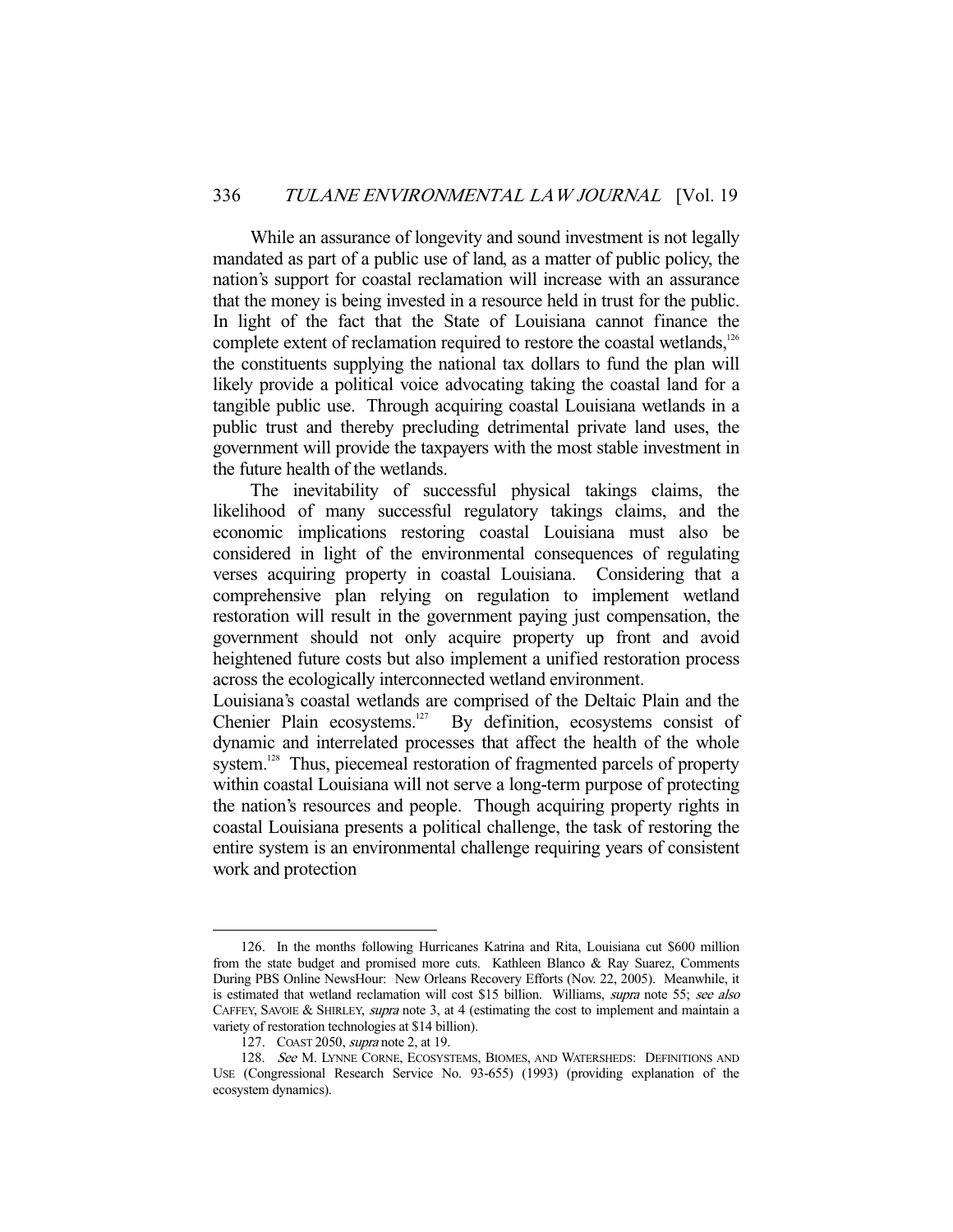#### V. CONCLUSION

 In the wake of the physical devastation caused by Hurricanes Katrina and Rita, the nation stands at a turning point. The devastating impacts of the storm surges from Hurricanes Katrina and Rita allowed the nation to witness just one consequence of the loss of wetlands. However, this one consequence provides citizens with the opportunity to recognize that the coastal wetlands provide the nation with energy, fish, ports, international investment, culture, and a rich natural flora and fauna. At present, scientists, politicians, and the general public generally accept the reality that Louisiana's coastal wetlands are disappearing at an alarming rate. However, the nation must now develop one comprehensive plan to coordinate resources, goals, and efforts to insure longterm restoration and protection of coastal Louisiana's wetlands.

 Under this comprehensive plan, land restoration and protection should be accomplished through acquisition rather than regulation. Under the broadest light, a comprehensive plan will require restoration combined with protection. At the outset of implementing restoration objectives, physical improvements and alterations to coastal Louisiana's landscape will be required. Such objectives will result in physical takings requiring just compensation. The property that does not require physical improvements must be placed under regulations ensuring future stability. The strictest of these regulations will waiver on the line of regulatory takings depriving a landowner of all economically viable use of property and consequently demanding payment of just compensation. Under such regulations, landowners will bring inverse condemnation claims requiring the government to engage in negotiations, settlements, and possible payments of just compensation.

 Recognizing the inevitability of instituting eminent domain proceedings for private property under restoration and the litigation arising from wetland protection regulations, the government will ultimately be politically, economically, and environmentally wiser to acquire broad tracts of coastal Louisiana at the outset of a comprehensive plan for restoration and protection. Through acquisition, the government will have full control to implement necessary restorative and protective efforts. In addition, the two major ecosystems comprising coastal Louisiana will be under consistent land use habits providing for the ensured success of the region's recovery. Further, the nation will avoid implementing a disjointed restoration and protection regulatory plan that inevitably is held to constitute takings requiring just compensation. Rather, the nation will pay the just compensation at the outset and